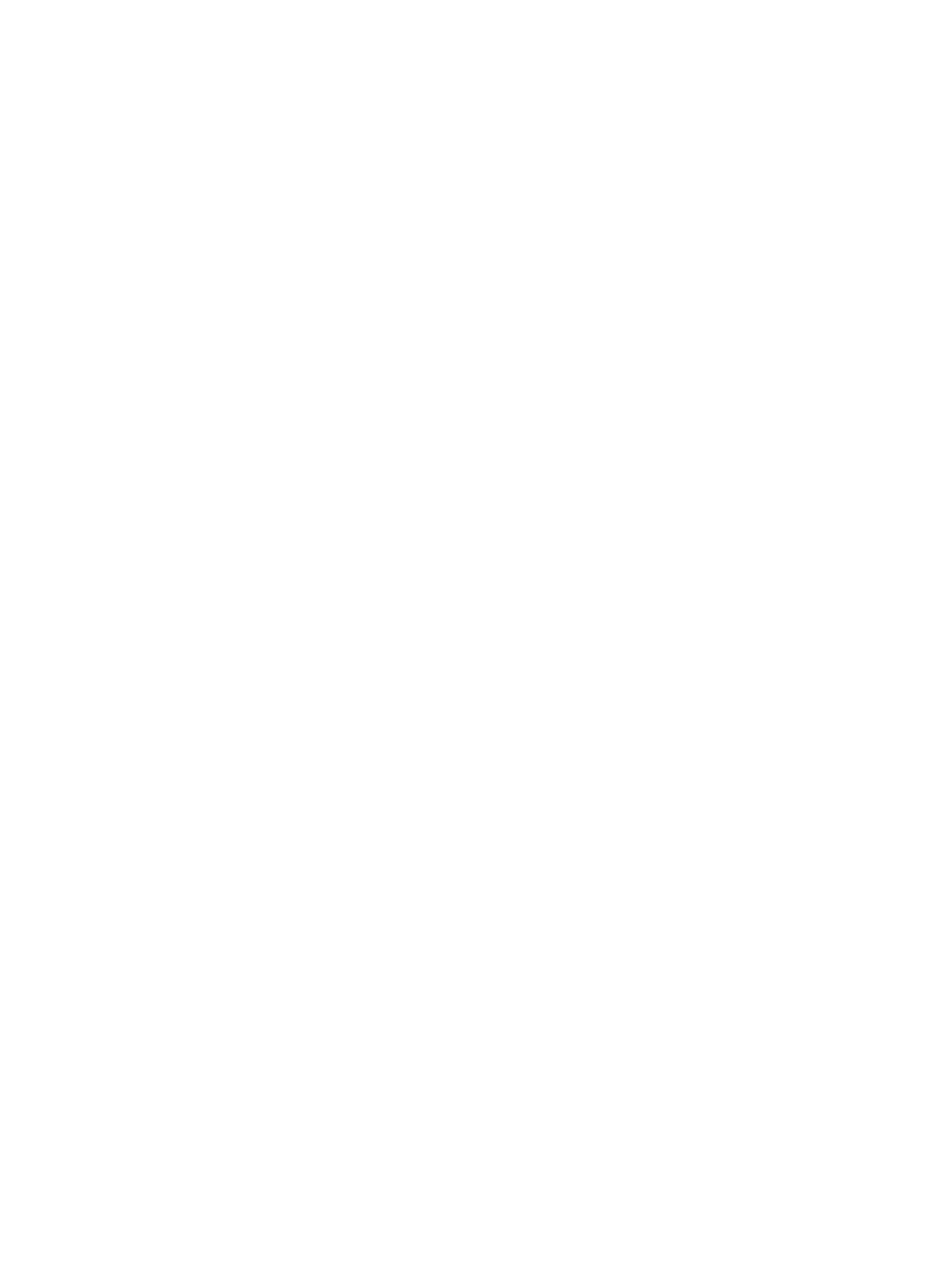# **Table of Contents**

| $Preface$ |  |
|-----------|--|
|           |  |
|           |  |
|           |  |
|           |  |
|           |  |
|           |  |
|           |  |
|           |  |
|           |  |
|           |  |
|           |  |
|           |  |
|           |  |
|           |  |
|           |  |
|           |  |
|           |  |
|           |  |
|           |  |
|           |  |
|           |  |
|           |  |
|           |  |
|           |  |
|           |  |
|           |  |
|           |  |
|           |  |
|           |  |
|           |  |
|           |  |
|           |  |
|           |  |
|           |  |
|           |  |
|           |  |
|           |  |
|           |  |
|           |  |
|           |  |
|           |  |
|           |  |
|           |  |
|           |  |
|           |  |
|           |  |
|           |  |
|           |  |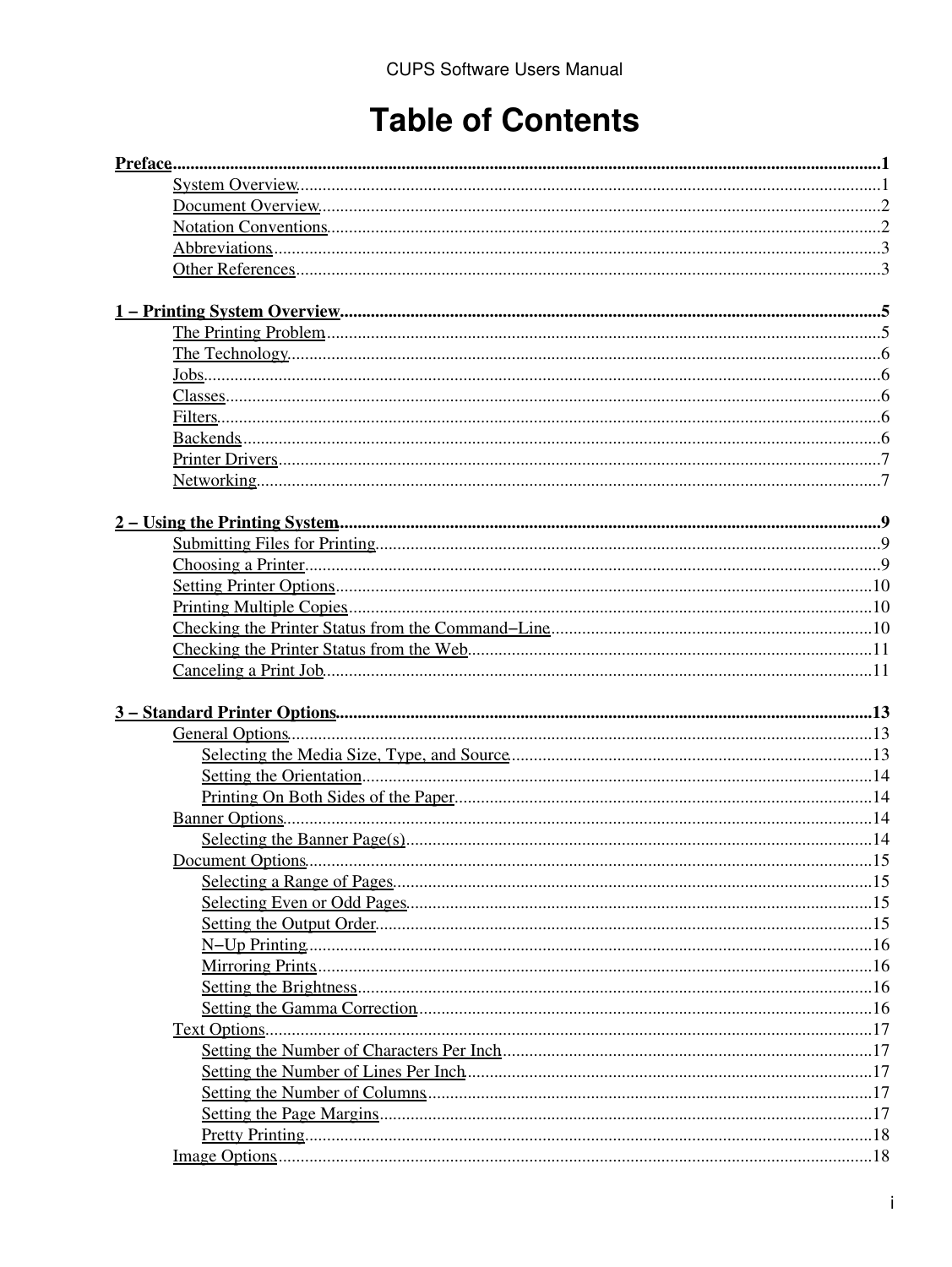# **Table of Contents**

| 3 – Standard Printer Options |  |
|------------------------------|--|
|                              |  |
|                              |  |
|                              |  |
|                              |  |
|                              |  |
|                              |  |
|                              |  |
|                              |  |
|                              |  |
|                              |  |
|                              |  |
|                              |  |
|                              |  |
|                              |  |
|                              |  |
|                              |  |
|                              |  |
|                              |  |
|                              |  |
|                              |  |
|                              |  |
|                              |  |
|                              |  |
|                              |  |
|                              |  |
|                              |  |
|                              |  |
|                              |  |
|                              |  |
|                              |  |
|                              |  |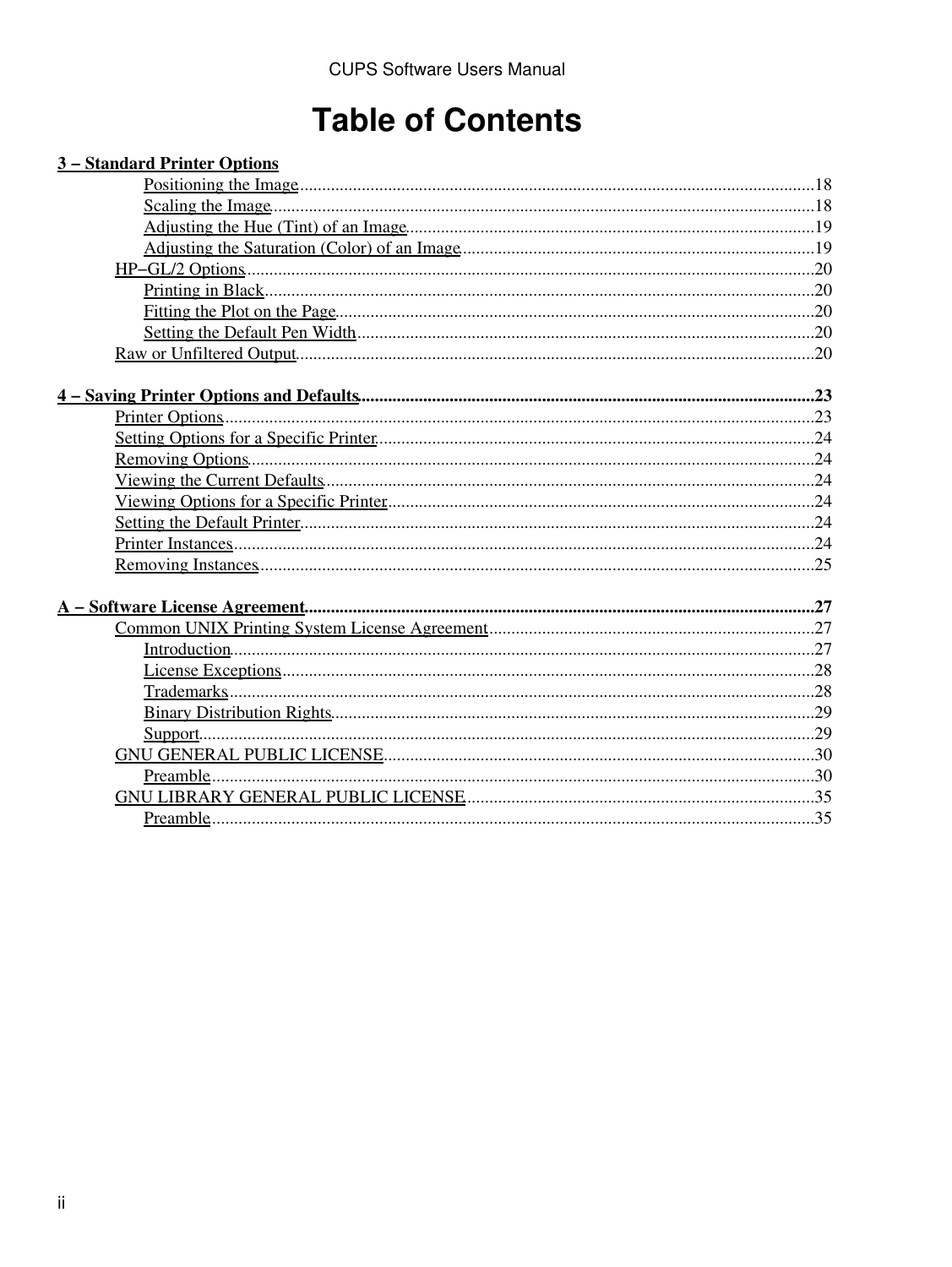# **Preface**

<span id="page-4-0"></span>This software users manual describes how to use the Common UNIX Printing SystemTM ("CUPSTM") Version 1.1.21.

## <span id="page-4-1"></span>**System Overview**

CUPS provides a portable printing layer for UNIX®−based operating systems. It has been developed by [Easy](http://www.easysw.com) [Software Products](http://www.easysw.com) to promote a standard printing solution for all UNIX vendors and users. CUPS provides the System V and Berkeley command−line interfaces.

CUPS uses the Internet Printing Protocol ("IPP") as the basis for managing print jobs and queues. The Line Printer Daemon ("LPD") Server Message Block ("SMB"), and AppSocket (a.k.a. JetDirect) protocols are also supported with reduced functionality. CUPS adds network printer browsing and PostScript Printer Description ("PPD") based printing options to support real−world printing under UNIX.

CUPS includes an image file RIP that supports printing of image files to non−PostScript printers. A customized version of GNU Ghostscript 7.05 for CUPS called ESP Ghostscript is available separately to support printing of PostScript files within the CUPS driver framework. Sample drivers for Dymo, EPSON, HP, and OKIDATA printers are included that use these filters.

Drivers for thousands of printers are provided with our ESP Print Pro software, available at:

<http://www.easysw.com/printpro/>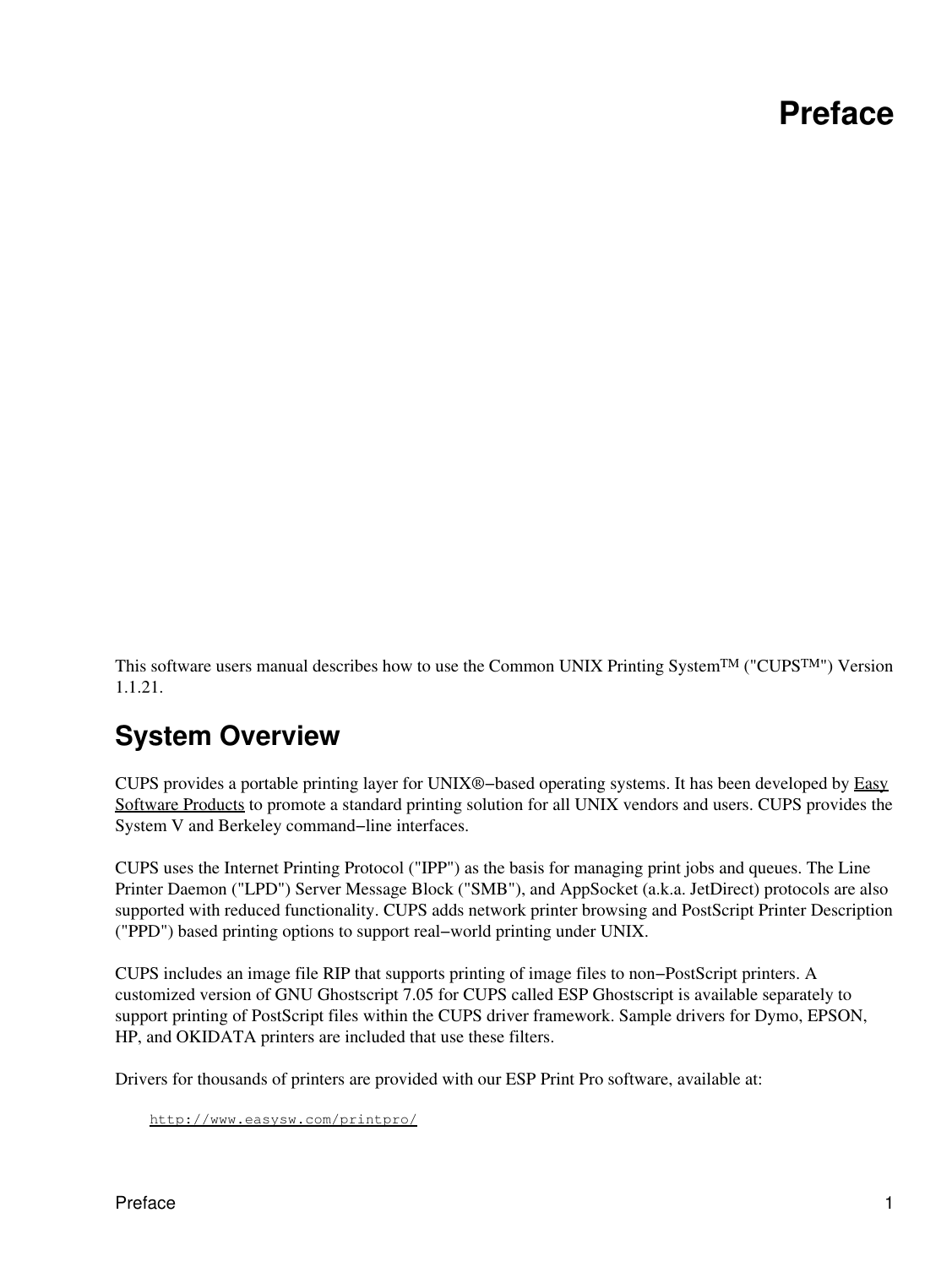CUPS is licensed under the GNU General Public License and GNU Library General Public License. Please contact Easy Software Products for commercial support and "binary distribution" rights.

## <span id="page-5-0"></span>**Document Overview**

This software users manual is organized into the following sections:

- 1 Printing System Overview
- [2 − Using the Printing System](#page-12-0)
- [3 − Standard Printer Options](#page-16-0)
- [4 − Saving Printer Options and Defaults](#page-26-0)
- [A − Software License Agreement](#page-30-0)

## <span id="page-5-1"></span>**Notation Conventions**

Various font and syntax conventions are used in this guide. Examples and their meanings and uses are explained below:

| <b>Example</b>                            | <b>Description</b>                                                                                                                   |
|-------------------------------------------|--------------------------------------------------------------------------------------------------------------------------------------|
| lpstat<br>$l$ pstat $(1)$                 | The names of commands; the first<br>mention of a command or function in a<br>chapter is followed by a manual page<br>section number. |
| /var<br>/usr/share/cups/data/testprint.ps | File and directory names.                                                                                                            |
| Request ID is Printer-123                 | Screen output.                                                                                                                       |
| 1p -d printer filename ENTER              | Literal user input; special keys like<br><b>ENTER</b> are in ALL CAPS.                                                               |
| 12.3                                      | Numbers in the text are written using the<br>period (.) to indicate the decimal point.                                               |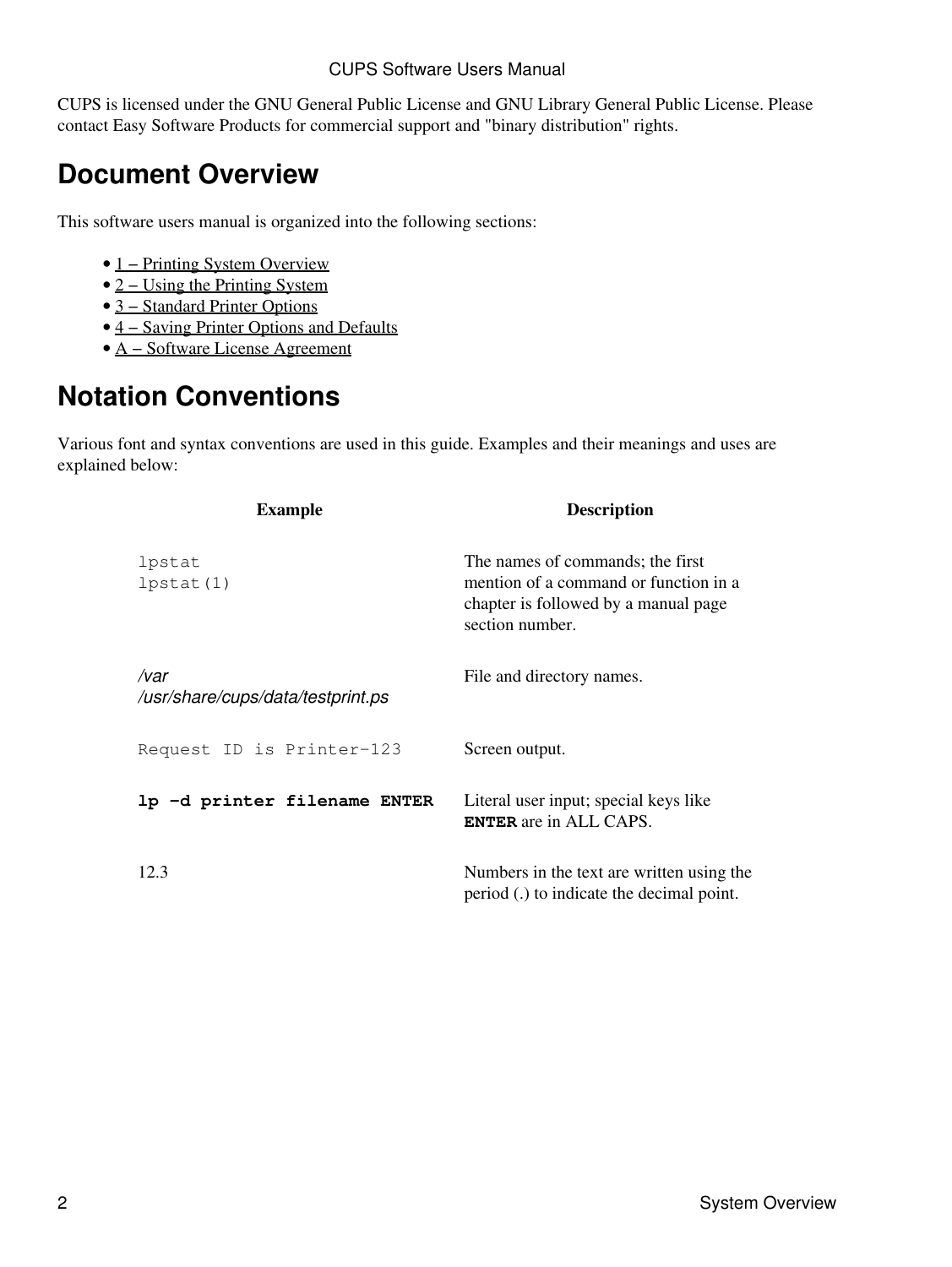## <span id="page-6-0"></span>**Abbreviations**

The following abbreviations are used throughout this manual:

*kb*

Kilobytes, or 1024 bytes

*Mb*

Megabytes, or 1048576 bytes

*Gb*

Gigabytes, or 1073741824 bytes

## <span id="page-6-1"></span>**Other References**

*CUPS Software Administrators Manual* An administration guide for the CUPS software.

*CUPS Software Programmers Manual* A programmer guide for interfacing with and/or extending the CUPS software.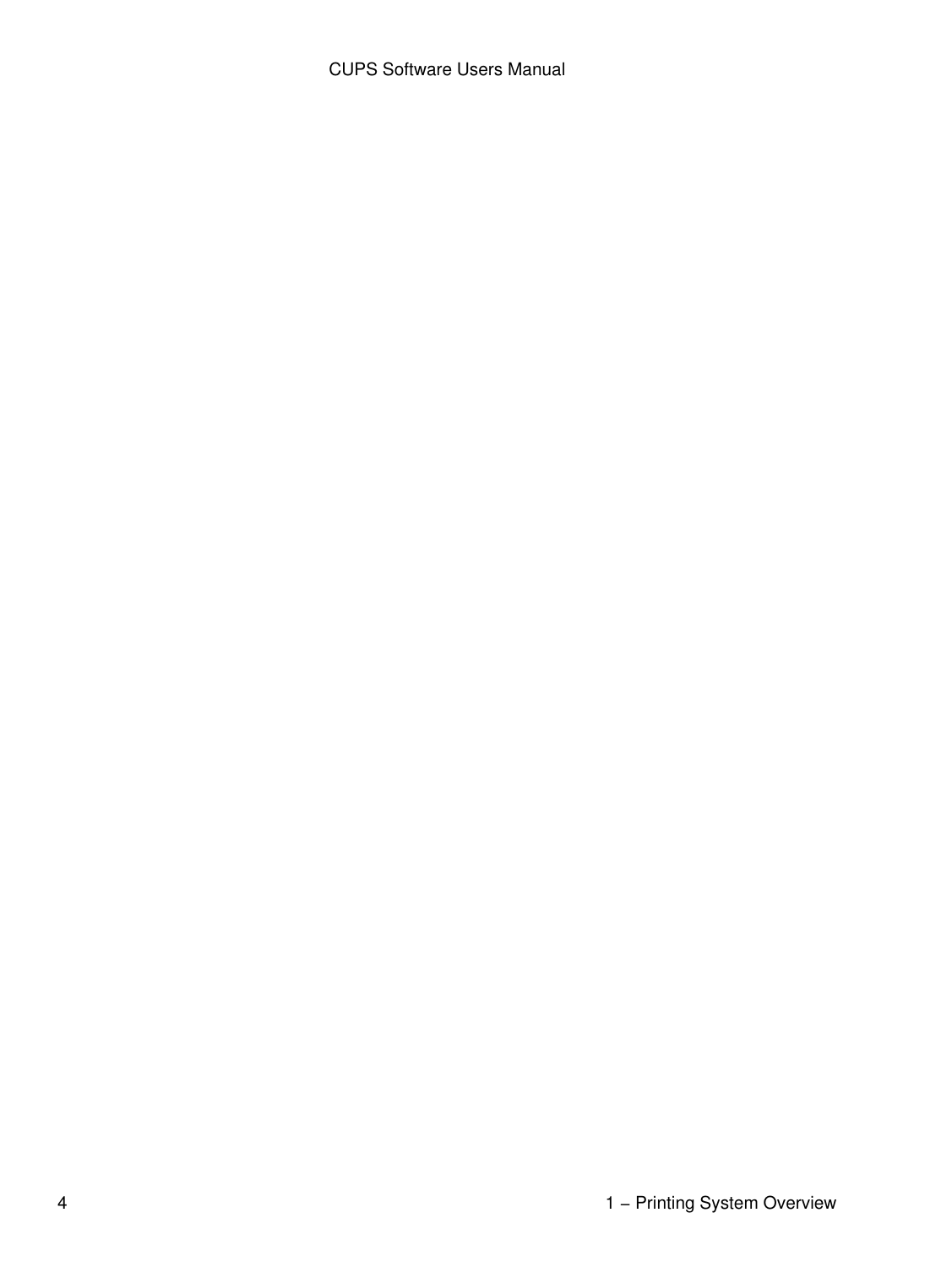# <span id="page-8-0"></span>**1 − Printing System Overview**

This chapter provides an overview of how the Common UNIX Printing System works.

## <span id="page-8-1"></span>**The Printing Problem**

For years *the printing problem* has plagued UNIX. Unlike Microsoft® Windows® or Mac OS, UNIX has no standard interface or system in place for supporting printers. Among the solutions currently available, the Berkeley and System V printing systems are the most prevalent.

These printing systems support line printers (text only) or PostScript printers (text and graphics), and with some coaxing they can be made to support a full range of printers and file formats. However, because each varient of the UNIX operating system uses a different printing system than the next developing printer drivers for a wide range of printers and operating systems is extremely difficult. That combined with the limited volume of customers for each UNIX varient has forced most printer vendors to give up supporting UNIX entirely.

CUPS is designed to eliminate *the printing problem*. One common printing system can be used by all UNIX varients to support the printing needs of users. Printer vendors can use its modular filter interface to develop a single driver program that supports a wide range of file formats with little or no effort. Since CUPS provides both the System V and Berkeley printing commands, users (and applications) can reap the benefits of this new technology with no changes.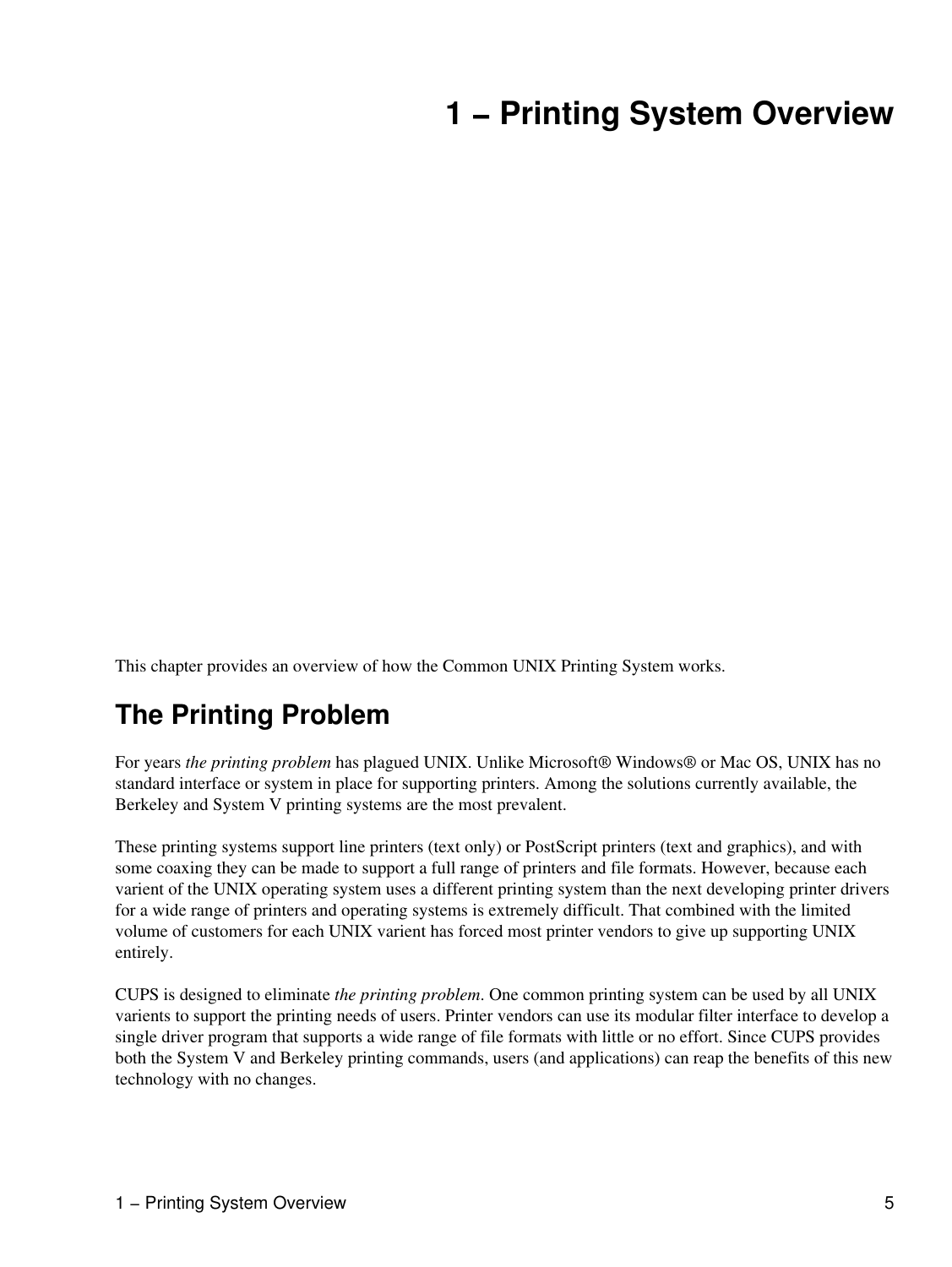# <span id="page-9-0"></span>**The Technology**

CUPS is based upon an emerging Internet standard called the Internet Printing Protocol. IPP has been embraced by dozens of printer and printer server manufacturers and is supported by Microsoft Windows 2000.

IPP defines a standard protocol for printing as well as managing print jobs and printer options like media size, resolution, and so forth. Like all IP−based protocols, IPP can be used locally or over the Internet to printers hundreds or thousands of miles away. Unlike other protocols, however, IPP also supports access control, authentication, and encryption, making it a much more capable and secure printing solution than older ones.

IPP is layered on top of the Hyper−Text Transport Protocol ("HTTP") which is the basis of web servers on the Internet. This allows users to view documentation, check status information on a printer or server, and manage their printers, classes, and jobs using their web browser.

CUPS provides a complete IPP/1.1 based printing system that provides Basic, Digest, and local certificate authentication and user, domain, or IP−based access control. TLS encryption will be available in future versions of CUPS.

## <span id="page-9-1"></span>**Jobs**

Each file or set of files that is submitted for printing is called a *job*. Jobs are identified by a unique number starting at 1 and are assigned to a particular destination, usually a printer. Jobs can also have options associated with them such as media size, number of copies, and priority.

# <span id="page-9-2"></span>**Classes**

CUPS supports collections of printers known as *classes*. Jobs sent to a class are forwarded to the first available printer in the class.

# <span id="page-9-3"></span>**Filters**

Filters allow a user or application to print many types of files without extra effort. Print jobs sent to a CUPS server are filtered before sending them to a printer. Some filters convert job files to different formats that the printer can understand. Others perform page selection and ordering tasks.

CUPS provides filters for printing many types of image files, HP−GL/2 files, PDF files, and text files. CUPS also supplies PostScript and image file Raster Image Processor ("RIP") filters that convert PostScript or image files into bitmaps that can be sent to a raster printer.

# <span id="page-9-4"></span>**Backends**

Backends perform the most important task of all − they send the filtered print data to the printer.

CUPS provides backends for printing over parallel, serial, and USB ports, and over the network via the IPP, JetDirect (AppSocket), and Line Printer Daemon ("LPD") protocols. Additional backends are available in network service packages such as the SMB backend included with the popular SAMBA software.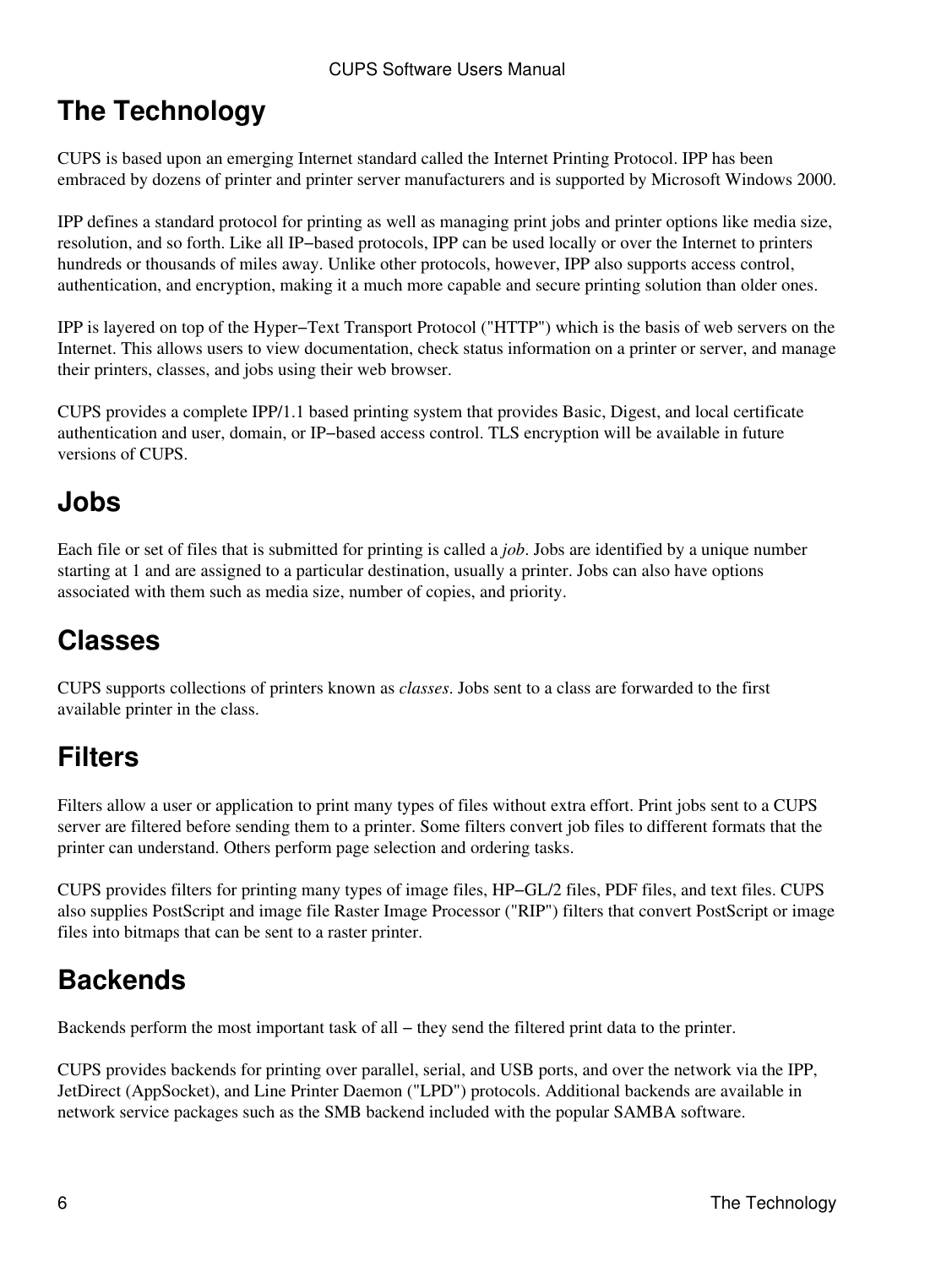Backends are also used to determine the available devices. On startup each backend is asked for a list of devices it supports, and any information that is available. This allows the parallel backend to tell CUPS that an EPSON Stylus Color 600 printer is attached to parallel port 1, for example.

## <span id="page-10-0"></span>**Printer Drivers**

Printer drivers in CUPS consist of one of more filters specific to a printer. CUPS includes sample printer drivers for Hewlett−Packard LaserJet and DeskJet printers and EPSON 9−pin, 24−pin, Stylus Color, and Stylus Photo printers. While these drivers do not generate optimal output for the different printer models, they do provide basic printing and demonstrate how you can write your own printer drivers and incorporate them into CUPS.

## <span id="page-10-1"></span>**Networking**

Printers and classes on the local system are automatically shared with other systems on the network. This allows you to setup one system to print to a printer and use this system as a printer server or spool host for all of the others. Users may then select a local printer by name or a remote printer using "name@server".

CUPS also provides *implicit classes*, which are collections of printers and/or classes with the same name. This allows you to setup multiple servers pointing to the same physical network printer, for example, so that you aren't relying on a single system for printing. Because this also works with printer classes, you can setup multiple servers and printers and never worry about a single point of failure unless all of the printers and servers go down!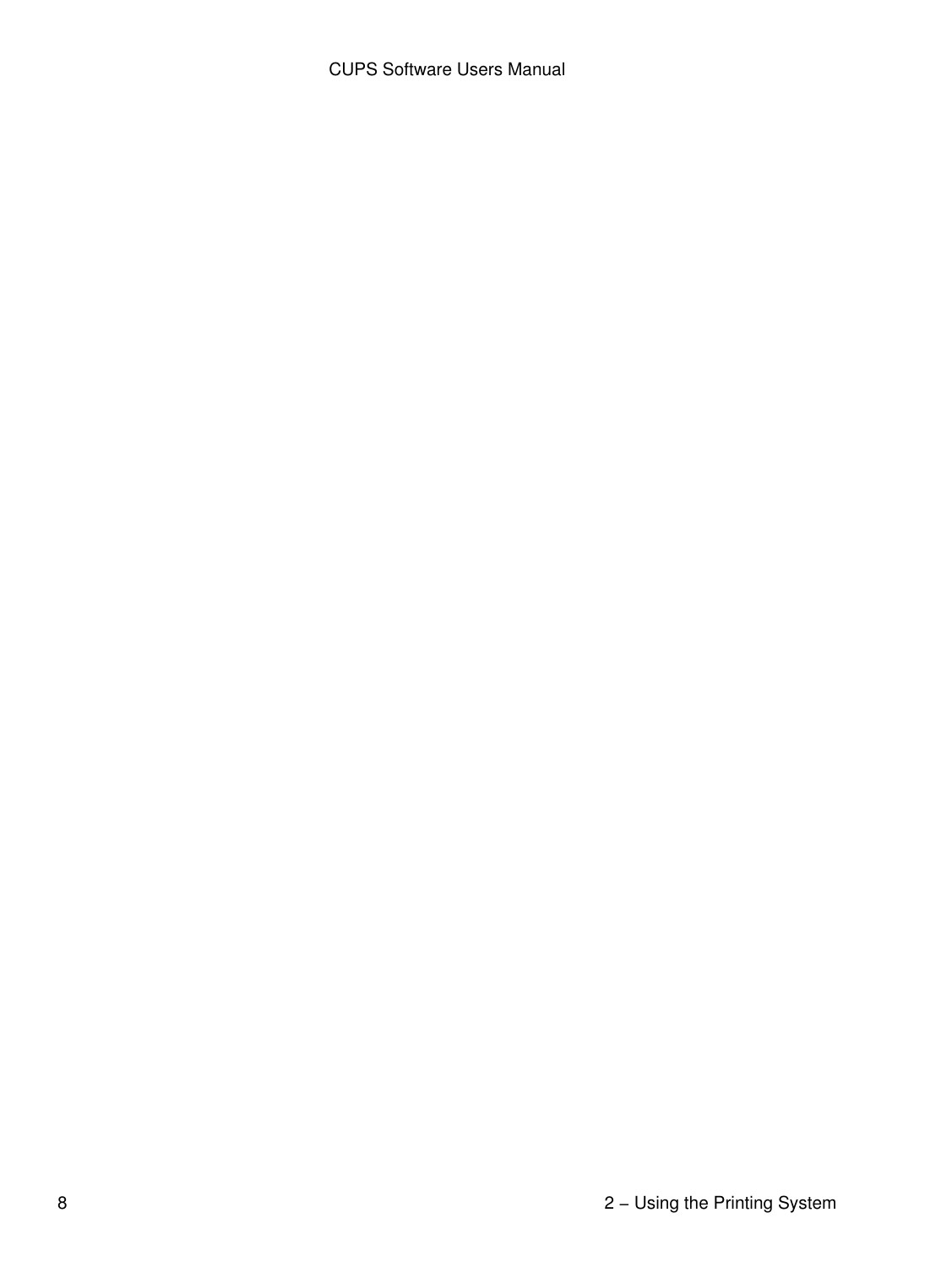# <span id="page-12-0"></span>**2 − Using the Printing System**

This chapter shows you how to submit, query, and cancel print jobs to different printers.

### <span id="page-12-1"></span>**Submitting Files for Printing**

CUPS provides both the System V (1p(1)) and Berkeley (1pr(1)) printing commands. Type the following command to print a file to the default (or only) printer on the system:

**lp filename ENTER**

or:

**lpr filename ENTER**

CUPS understands many different types of files directly, including PostScript and image files. This allows you to print from inside your applications or at the command−line, whichever is most convenient!

### <span id="page-12-2"></span>**Choosing a Printer**

Many systems will have more than one printer available to the user. These printers can be attached to the local system via a parallel, serial, or USB port, or available over the network.

Use the  $l$ pstat $(1)$  command to see a list of available printers:

**lpstat −p −d ENTER**

2 − Using the Printing System 9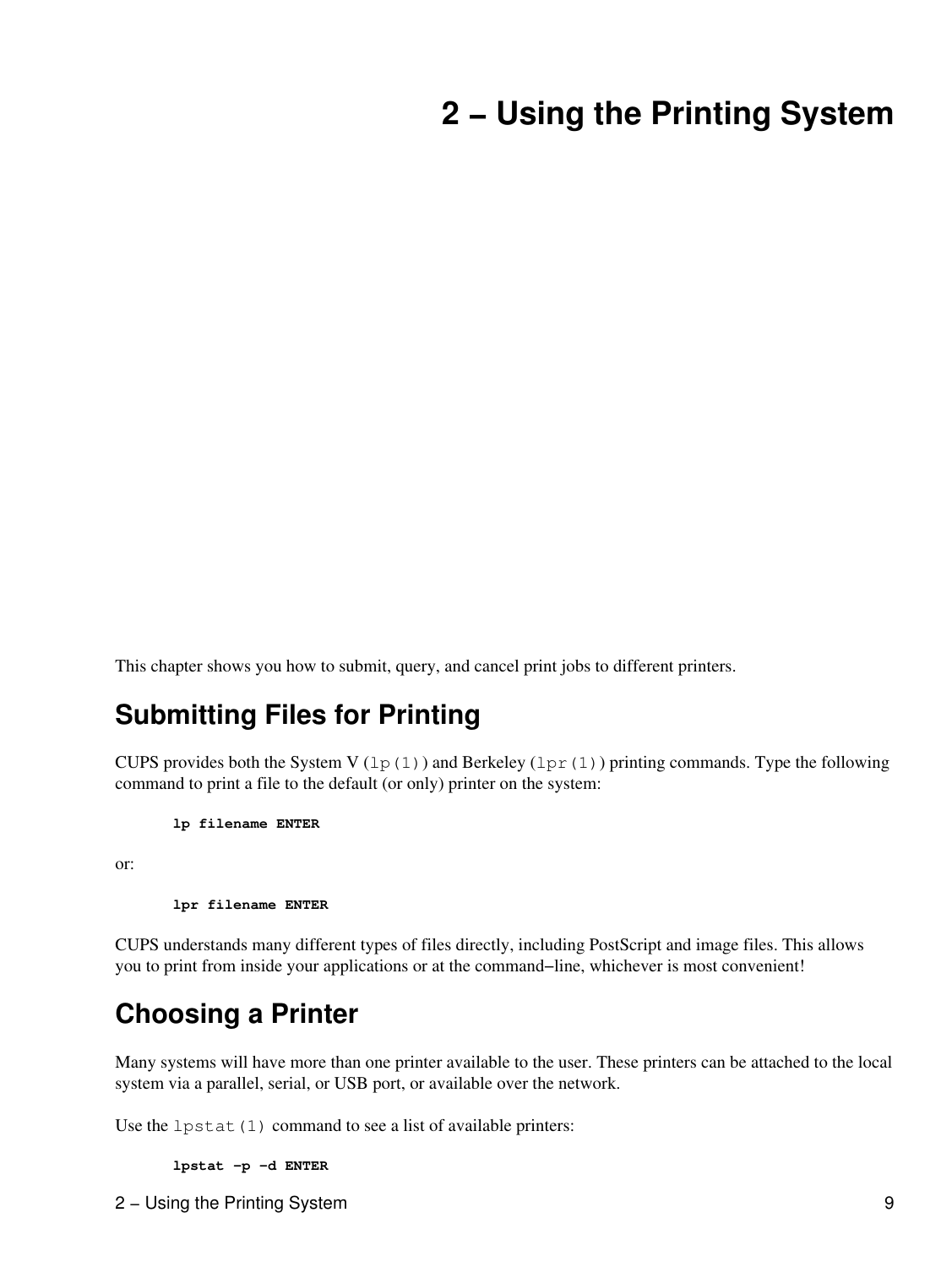The −p option specifies that you want to see a list of printers, and the −d option reports the current default printer or class.

Use the −d option with the lp command to print to a specific printer:

**lp −d printer filename ENTER**

or the −P option with the lpr command:

**lpr −P printer filename ENTER**

## <span id="page-13-0"></span>**Setting Printer Options**

For many types of files, the default printer options may be sufficient for your needs. However, there may be times when you need to change the options for a particular file you are printing.

The lp and lpr commands allow you to pass printer options using the −o option:

```
lp −o landscape −o scaling=75 −o media=A4 filename.jpg ENTER
lpr −o landscape −o scaling=75 −o media=A4 filename.jpg ENTER
```
The available printer options vary depending on the printer. The standard options are described in [Chapter 3,](#page-16-0) ["Standard Printing Options".](#page-16-0)

## <span id="page-13-1"></span>**Printing Multiple Copies**

Both the lp and lpr commands have options for printing more than one copy of a file:

```
lp −n num−copies filename ENTER
lpr −#num−copies filename ENTER
```
Copies are normally *not* collated for you. Use the −o Collate=True option to get collated copies :

```
lp −n num−copies −o Collate=True filename ENTER
lpr −#num−copies −o Collate=True filename ENTER
```
### <span id="page-13-2"></span>**Checking the Printer Status from the Command−Line**

The lpstat command can be used to check for jobs that you have submitted for printing:

```
lpstat ENTER
Printer−1 johndoe 4427776
Printer−2 johndoe 15786
Printer−3 johndoe 372842
```
The jobs are listed in the order they will be printed. Use the −p option to see which files and printers are active:

```
lpstat −p ENTER
printer DeskJet now printing DeskJet−1.
```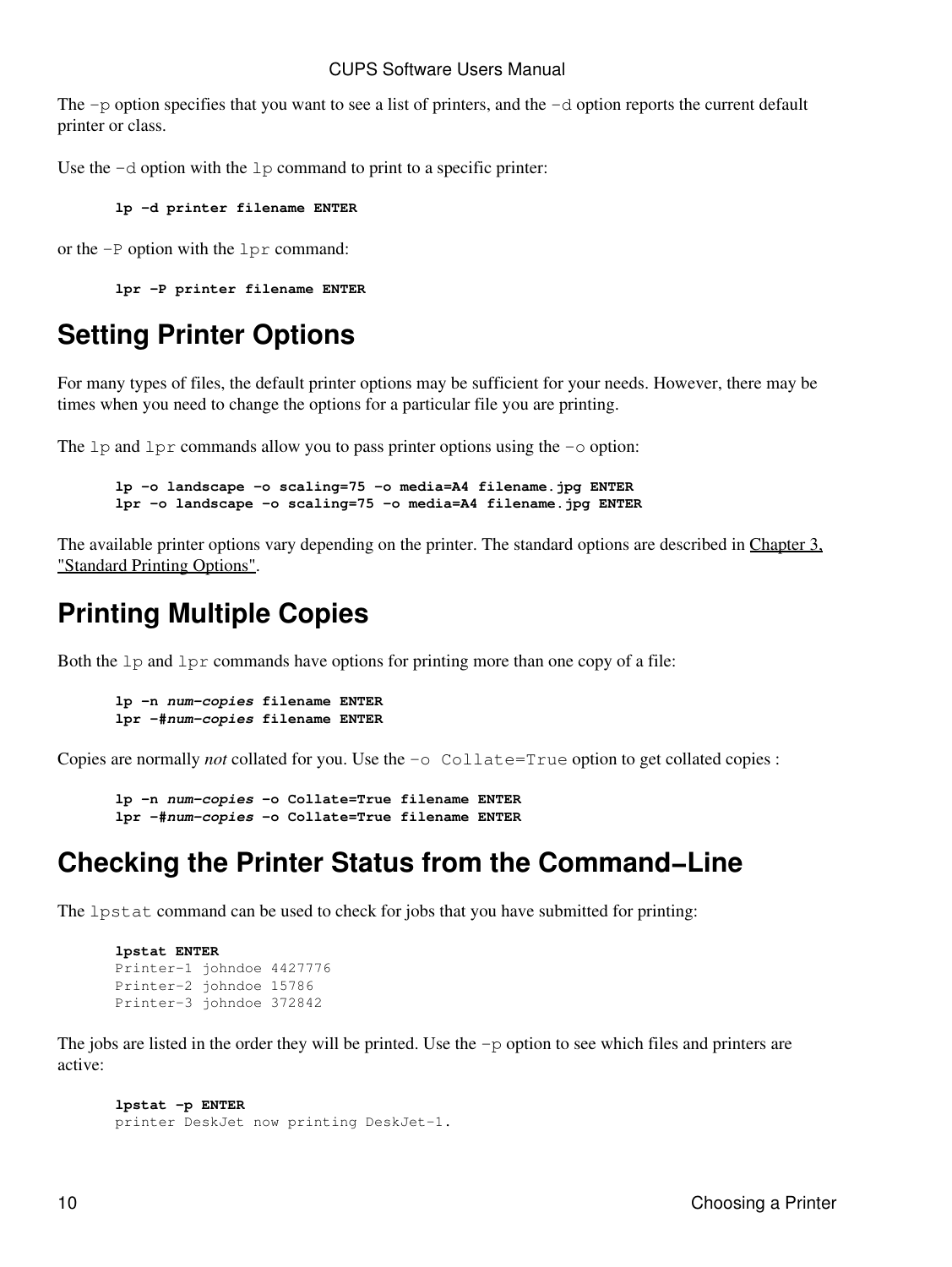Use the −o and −p options together to show the jobs and the printers:

```
lpstat −o −p ENTER
Printer−1 johndoe 4427776
Printer−2 johndoe 15786
Printer−3 johndoe 372842
printer DeskJet now printing DeskJet−1.
```
## <span id="page-14-0"></span>**Checking the Printer Status from the Web**

Since CUPS uses the Internet Printing Protocol, it is also a fully−functional web server. To use your web browser to monitor the printers on your system, open the URL:

```
http://localhost:631
```
From there you can view the status of classes, jobs, and printers with the click of a button!

## <span id="page-14-1"></span>**Canceling a Print Job**

The cancel  $(1)$  and  $lpm(1)$  commands cancel a print job:

```
cancel job−id ENTER
lprm job−id ENTER
```
The job−id is the number that was reported to you by the lp or lpstat commands.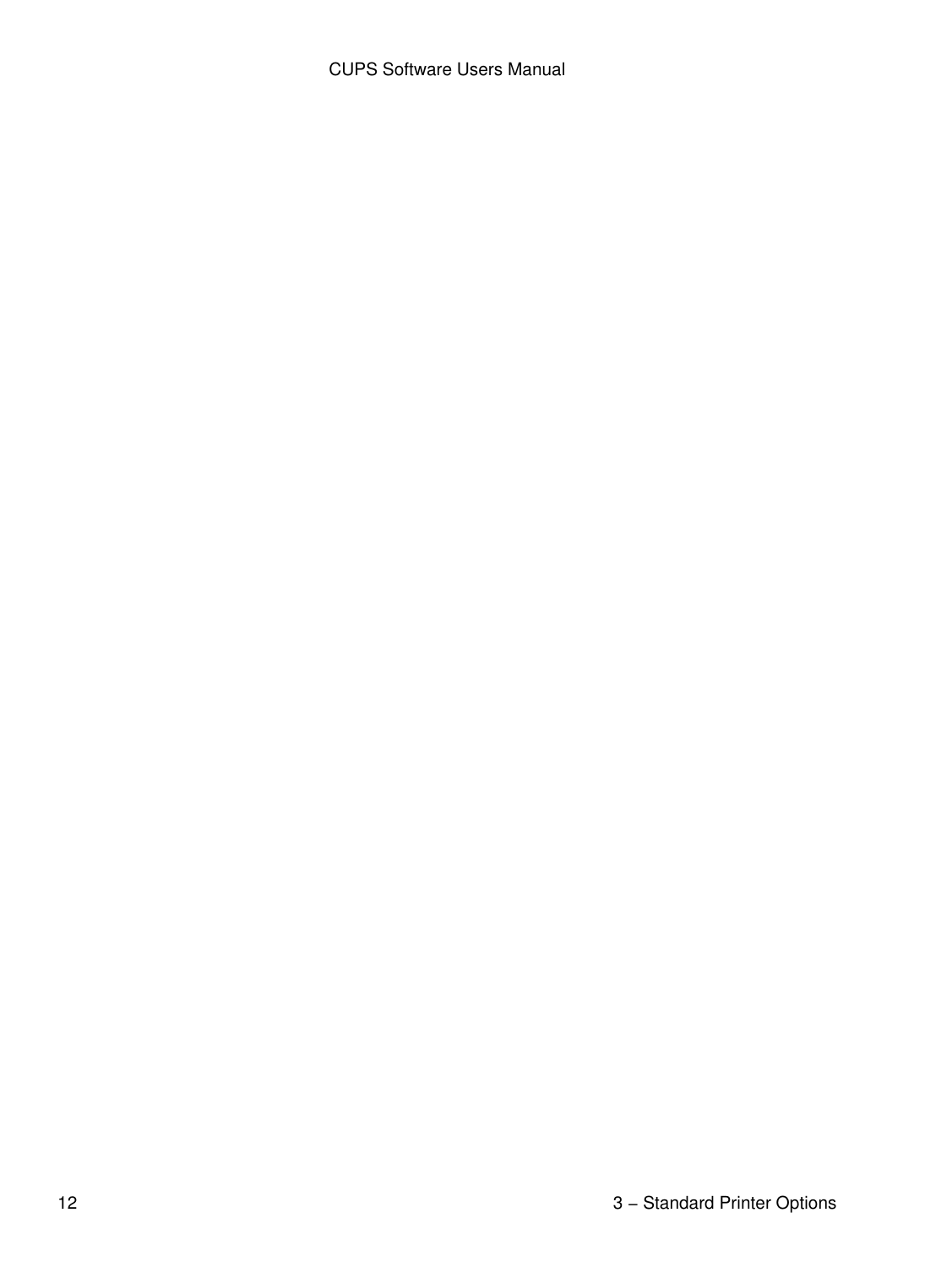# <span id="page-16-0"></span>**3 − Standard Printer Options**

This chapter describes the standard printer options that are available when printing with the  $1p$  and  $1pr$ commands.

## <span id="page-16-1"></span>**General Options**

The following options apply when printing all types of files.

### <span id="page-16-2"></span>**Selecting the Media Size, Type, and Source**

The −o media=xyz option sets the media size, type, and/or source:

```
lp −o media=Letter filename ENTER
lp −o media=Letter,MultiPurpose filename ENTER
lpr −o media=Letter,Transparency filename ENTER
lpr −o media=Letter,MultiPurpose,Transparency filename ENTER
```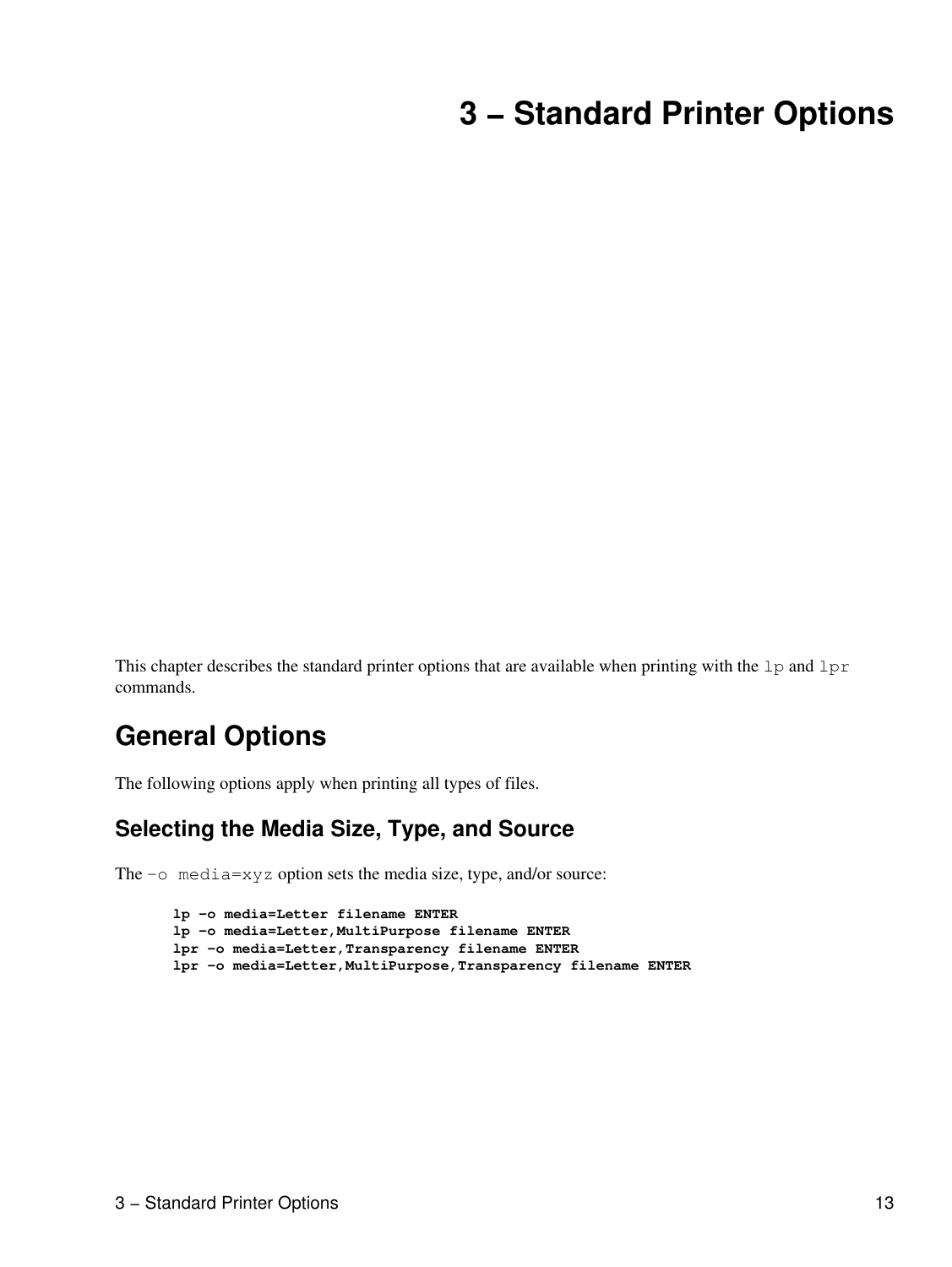The available media sizes, types, and sources depend on the printer, but most support the following options (case is not significant):

- Letter − US Letter (8.5x11 inches, or 216x279mm)
- Legal US Legal  $(8.5x14$  inches, or 216x356mm)
- A4 − ISO A4 (8.27x11.69 inches, or 210x297mm)
- COM10 − US #10 Envelope (9.5x4.125 inches, or 241x105mm)
- DL − ISO DL Envelope (8.66x4.33 inches, or 220x110mm)
- Transparency − Transparency media type or source
- Upper − Upper paper tray
- Lower − Lower paper tray
- MultiPurpose − Multi−purpose paper tray
- LargeCapacity − Large capacity paper tray

The actual options supported are defined in the printer's PPD file in the PageSize, InputSlot, and MediaType options.

### <span id="page-17-0"></span>**Setting the Orientation**

The −o landscape option will rotate the page 90 degrees to print in landscape orientation:

```
lp −o landscape filename ENTER
lpr −o landscape filename ENTER
```
### <span id="page-17-1"></span>**Printing On Both Sides of the Paper**

The −o sides=two−sided−short−edge and −o sides=two−sided−long−edge options will enable duplexing on the printer, if the printer supports it. The −o sides=two−sided−short−edge option is suitable for landscape pages, while the −o sides=two−sided−long−edge option is suitable for portrait pages:

**lp −o sides=two−sided−short−edge filename ENTER lp −o sides=two−sided−long−edge filename ENTER lpr −o sides=two−sided−long−edge filename ENTER**

The default is to print single−sided:

**lp −o sides=one−sided filename ENTER lpr −o sides=one−sided filename ENTER**

## <span id="page-17-2"></span>**Banner Options**

The following options apply when printing all types of files.

### <span id="page-17-3"></span>**Selecting the Banner Page(s)**

The  $\overline{-\circ}$  jobsheets=start, end option sets the banner page(s) to use for a job:

```
lp −o job−sheets=none filename ENTER
lp −o job−sheets=standard filename ENTER
lpr −o job−sheets=classified,classified filename ENTER
```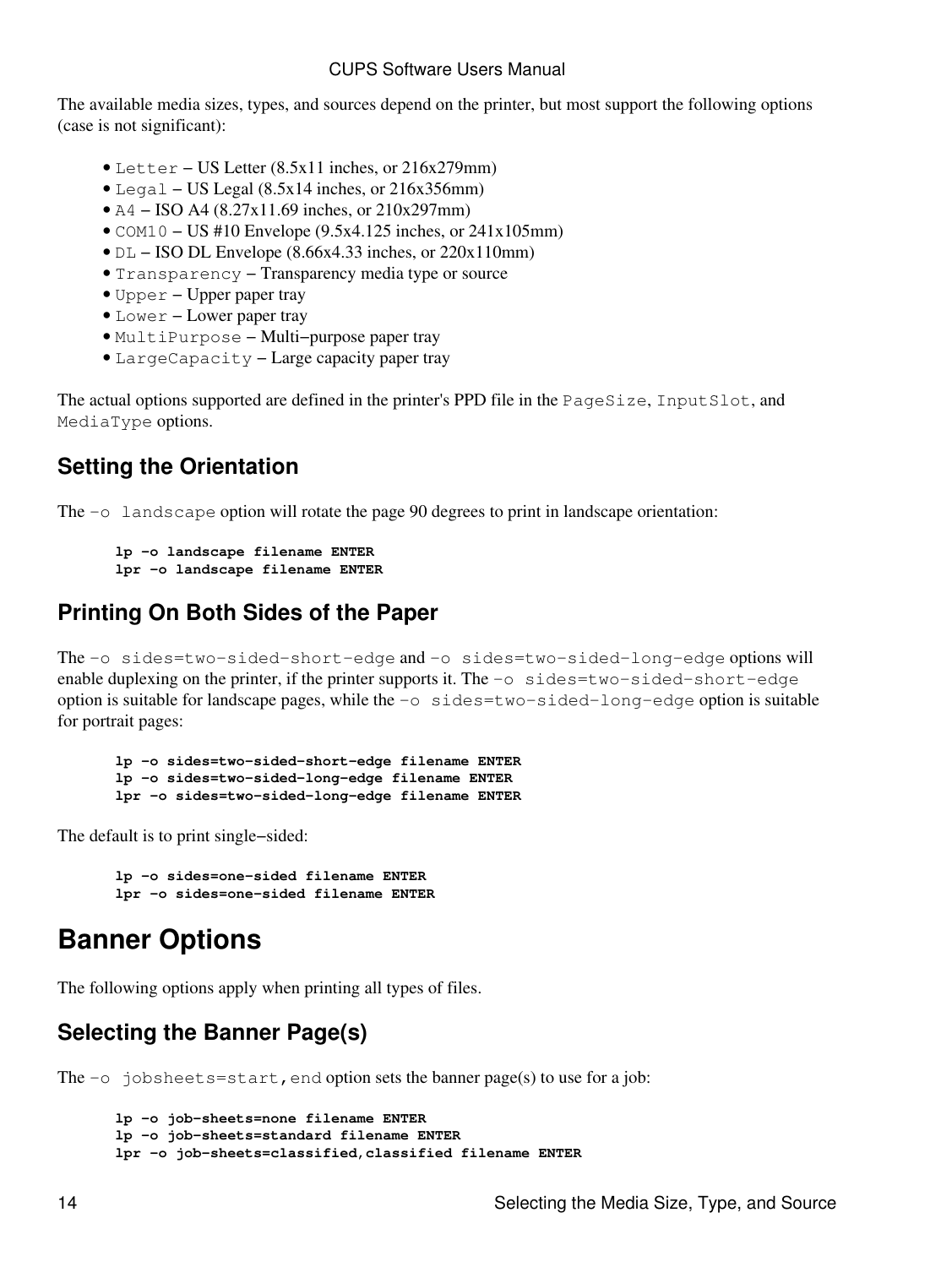If only one banner file is specified, it will be printed before the files in the job. If a second banner file is specified, it is printed after the files in the job.

The available banner pages depend on the local system configuration; CUPS includes the following banner files:

- none − Do not produce a banner page.
- classified − A banner page with a "classified" label at the top and bottom.
- confidential − A banner page with a "confidential" label at the top and bottom.
- secret − A banner page with a "secret" label at the top and bottom.
- standard − A banner page with no label at the top and bottom.
- topsecret − A banner page with a "top secret" label at the top and bottom.
- unclassified − A banner page with an "unclassified" label at the top and bottom.

## <span id="page-18-0"></span>**Document Options**

The following options apply when printing all types of files.

### <span id="page-18-1"></span>**Selecting a Range of Pages**

The −o page−ranges=pages option selects a range of pages for printing:

```
lp −o page−ranges=1 filename ENTER
lp −o page−ranges=1−4 filename ENTER
lp −o page−ranges=1−4,7,9−12 filename ENTER
lpr −o page−ranges=1−4,7,9−12 filename ENTER
```
As shown above, the pages value can be a single page, a range of pages, or a collection of page numbers and ranges separated by commas. The pages will always be printed in ascending order, regardless of the order of the pages in the page−ranges option.

The default is to print all pages.

### <span id="page-18-2"></span>**Selecting Even or Odd Pages**

Use the −o page−set=set option to select the even or odd pages:

```
lp −o page−set=odd filename ENTER
lp −o page−set=even filename ENTER
lpr −o page−set=even filename ENTER
```
The default is to print all pages.

### <span id="page-18-3"></span>**Setting the Output Order**

The the −o outputorder=order option to set the output order of all pages:

```
lp −o outputorder=normal filename ENTER
lp −o outputorder=reverse filename ENTER
lpr −o outputorder=reverse filename ENTER
```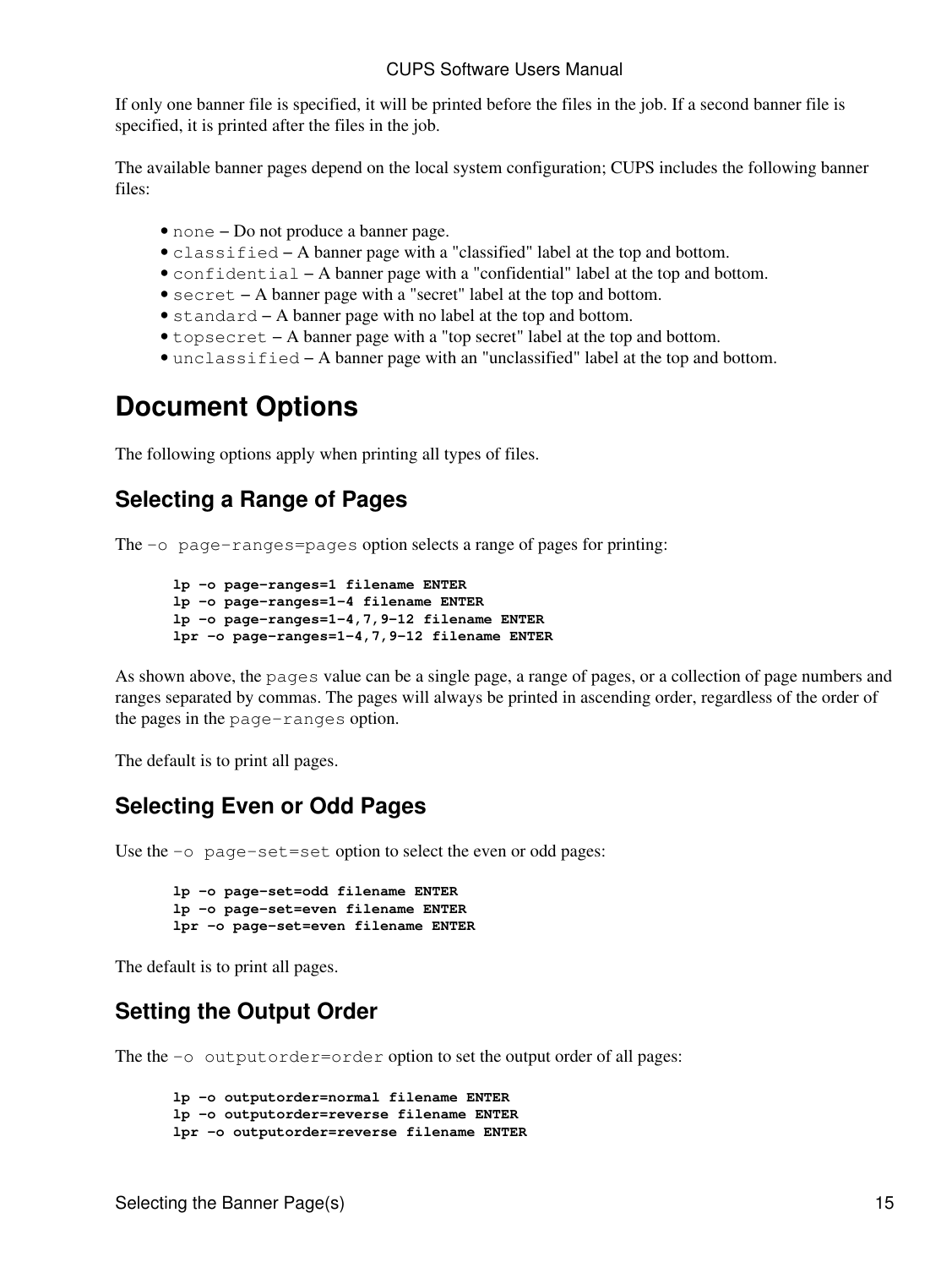### <span id="page-19-0"></span>**N−Up Printing**

The −o number−up=value option selects N−Up printing. N−Up printing places multiple document pages on a single printed page. CUPS supports 1, 2, 4, 6, 9, and 16−Up formats; the default format is 1−Up:

```
lp −o number−up=1 filename ENTER
lp −o number−up=2 filename ENTER
lp −o number−up=4 filename ENTER
lpr −o number−up=16 filename ENTER
```
The −o page−border=value option chooses the border to draw around each page:

- −o page−border=double; draw two hairline borders around each page
- −o page−border=double−thick; draw two 1pt borders around each page
- −o page−border=none; do not draw a border (default)
- −o page−border=single; draw one hairline border around each page
- −o page−border=single−thick; draw one 1pt border around each page

The −o number−up−layout=value option chooses the layout of the pages on each output page:

- −o number−up−layout=btlr; Bottom to top, left to right
- −o number−up−layout=btrl; Bottom to top, right to left
- −o number−up−layout=lrbt; Left to right, bottom to top
- −o number−up−layout=lrtb; Left to right, top to bottom (default)
- −o number−up−layout=rlbt; Right to left, bottom to top
- −o number−up−layout=rltb; Right to left, top to bottom
- −o number−up−layout=tblr; Top to bottom, left to right
- −o number−up−layout=tbrl; Top to bottom, right to left

### <span id="page-19-1"></span>**Mirroring Prints**

You can mirror a print using the −o mirror option:

```
lp −o mirror filename ENTER
lpr −o mirror filename ENTER
```
This is useful for printing mirrored pages on transfer paper, for T shirts, mugs, etc.

### <span id="page-19-2"></span>**Setting the Brightness**

You can control the overall brightness of the printed output using the −o brightness=percent option:

```
lp −o brightness=120 filename ENTER
lpr −o brightness=120 filename ENTER
```
Values greater than 100 will lighten the print, while values less than 100 will darken it.

### <span id="page-19-3"></span>**Setting the Gamma Correction**

You can control the overall gamma correction of the printed output using the −o gamma=value option: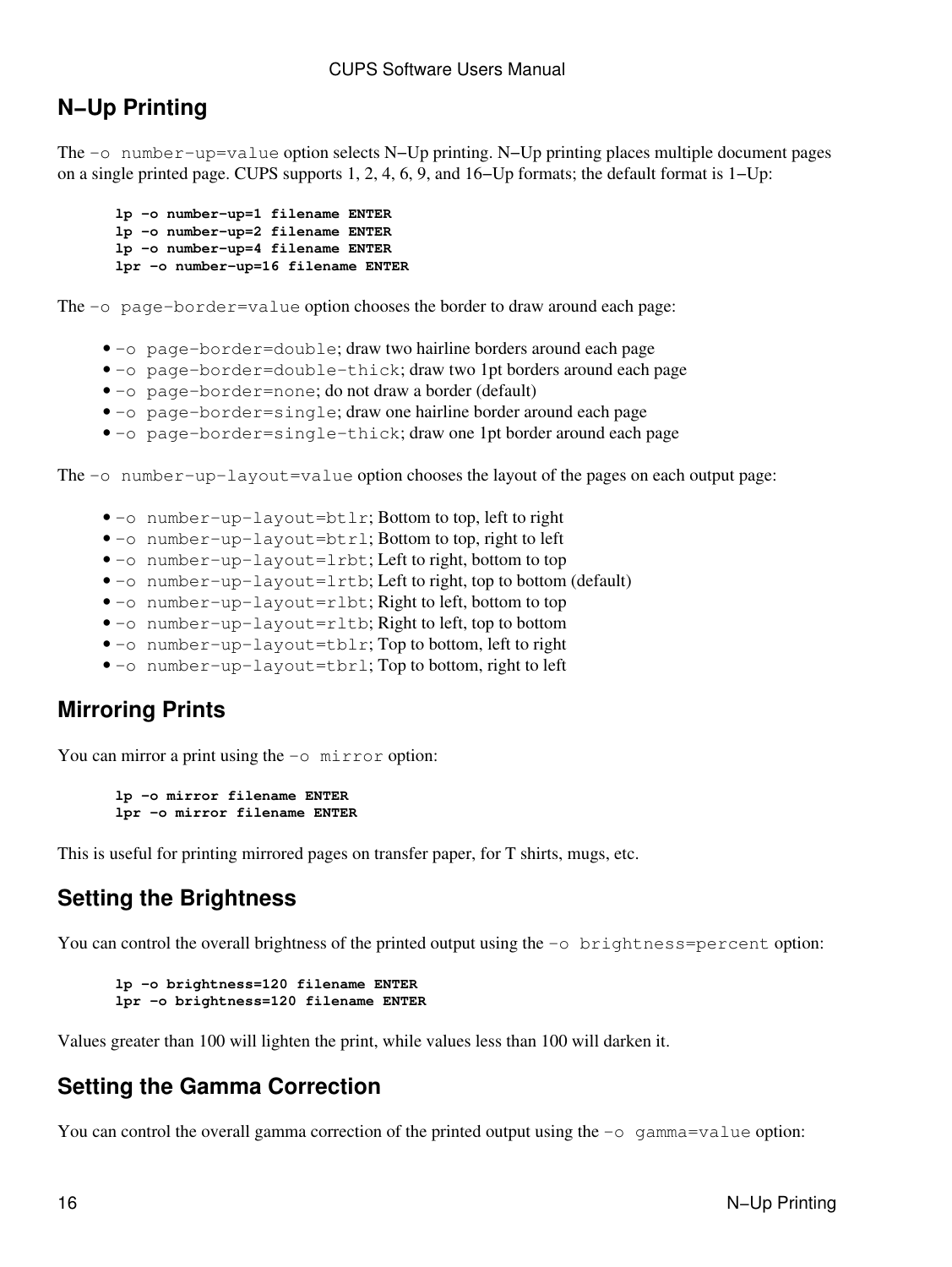**lp −o gamma=1700 filename ENTER lpr −o gamma=1700 filename ENTER**

Values greater than 1000 will lighten the print, while values less than 1000 will darken it. The default gamma is 1000.

## <span id="page-20-0"></span>**Text Options**

The following options apply when printing text files.

### <span id="page-20-1"></span>**Setting the Number of Characters Per Inch**

The −o cpi=value option sets the number of characters per inch:

**lp −o cpi=10 filename ENTER lp −o cpi=12 filename ENTER lpr −o cpi=17 filename ENTER**

The default characters per inch is 10.

### <span id="page-20-2"></span>**Setting the Number of Lines Per Inch**

The −o lpi=value option sets the number of lines per inch:

```
lp −o lpi=6 filename ENTER
lpr −o lpi=8 filename ENTER
```
The default lines per inch is 6.

### <span id="page-20-3"></span>**Setting the Number of Columns**

The −o columns=value option sets the number of text columns:

```
lp −o columns=2 filename ENTER
lpr −o columns=3 filename ENTER
```
The default number of columns is 1.

### <span id="page-20-4"></span>**Setting the Page Margins**

Normally the page margins are set to the hard limits of the printer. Use the −o page−left=value, −o page−right=value, −o page−top=value, and −o page−bottom=value options to adjust the page margins:

```
lp −o page−left=value filename ENTER
lp −o page−right=value filename ENTER
lp −o page−top=value filename ENTER
lp −o page−bottom=value filename ENTER
lpr −o page−bottom=value filename ENTER
```
The value argument is the margin in points; each point is 1/72 inch or 0.35mm.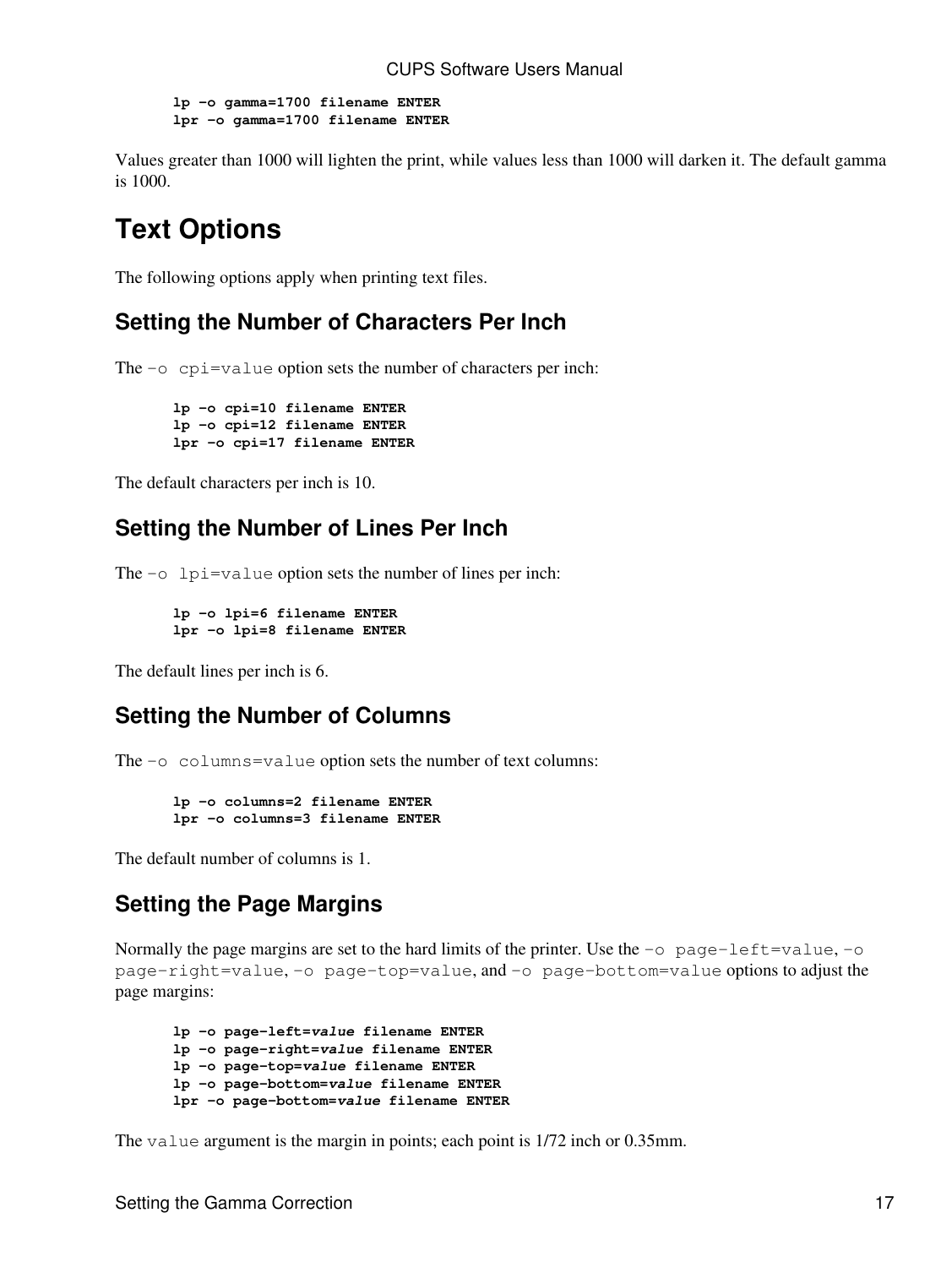## <span id="page-21-0"></span>**Pretty Printing**

The −o prettyprint option puts a header at the top of each page with the page number, job title (usually the filename), and the date. Also, C and C++ keywords are highlighted, and comment lines are italicized:

```
lp −o prettyprint filename ENTER
lpr −o prettyprint filename ENTER
```
## <span id="page-21-1"></span>**Image Options**

The following options apply when printing image files.

### <span id="page-21-2"></span>**Positioning the Image**

The −o position=name option specifies the position of the image on the page:

- center − Center the image on the page (default)
- top − Print the image centered at the top of the page
- left − Print the image centered on the left of page
- right − Print the image centered on the right of the page
- top−left − Print the image at the top left corner of the page
- top−right − Print the image at the top right corner of the page
- bottom − Print the image centered at the bottom of the page
- bottom−left − Print the image at the bottom left corner of the page
- bottom−right − Print the image at the bottom right corner of the page

### <span id="page-21-3"></span>**Scaling the Image**

The −o scaling=percent, −o ppi=value, and −o natural−scaling=percent options change the size of a printed image:

```
lp −o scaling=percent filename ENTER
lp −o ppi=value filename ENTER
lpr −o natural−scaling=percent filename ENTER
```
The scaling=percent value is a number from 1 to 800 specifying the size in relation to the page (*not* the image.) A scaling of 100 percent will fill the page as completely as the image aspect ratio allows. A scaling of 200 percent will print on up to 4 pages.

The  $ppi=value$  value is a number from 1 to 1200 specifying the resolution of the image in pixels per inch. An image that is 3000x2400 pixels will print 10x8 inches at 300 pixels per inch, for example. If the specified resolution makes the image larger than the page, multiple pages will be printed to satisfy the request.

The natural−scaling=percent value is a number from 1 to 800 specifying the size in relation to the natural image size. A scaling of 100 percent will print the image at its natural size, while a scaling of 50 percent will print the image at half its natural size. If the specified scaling makes the image larger than the page, multiple pages will be printed to satisfy the request.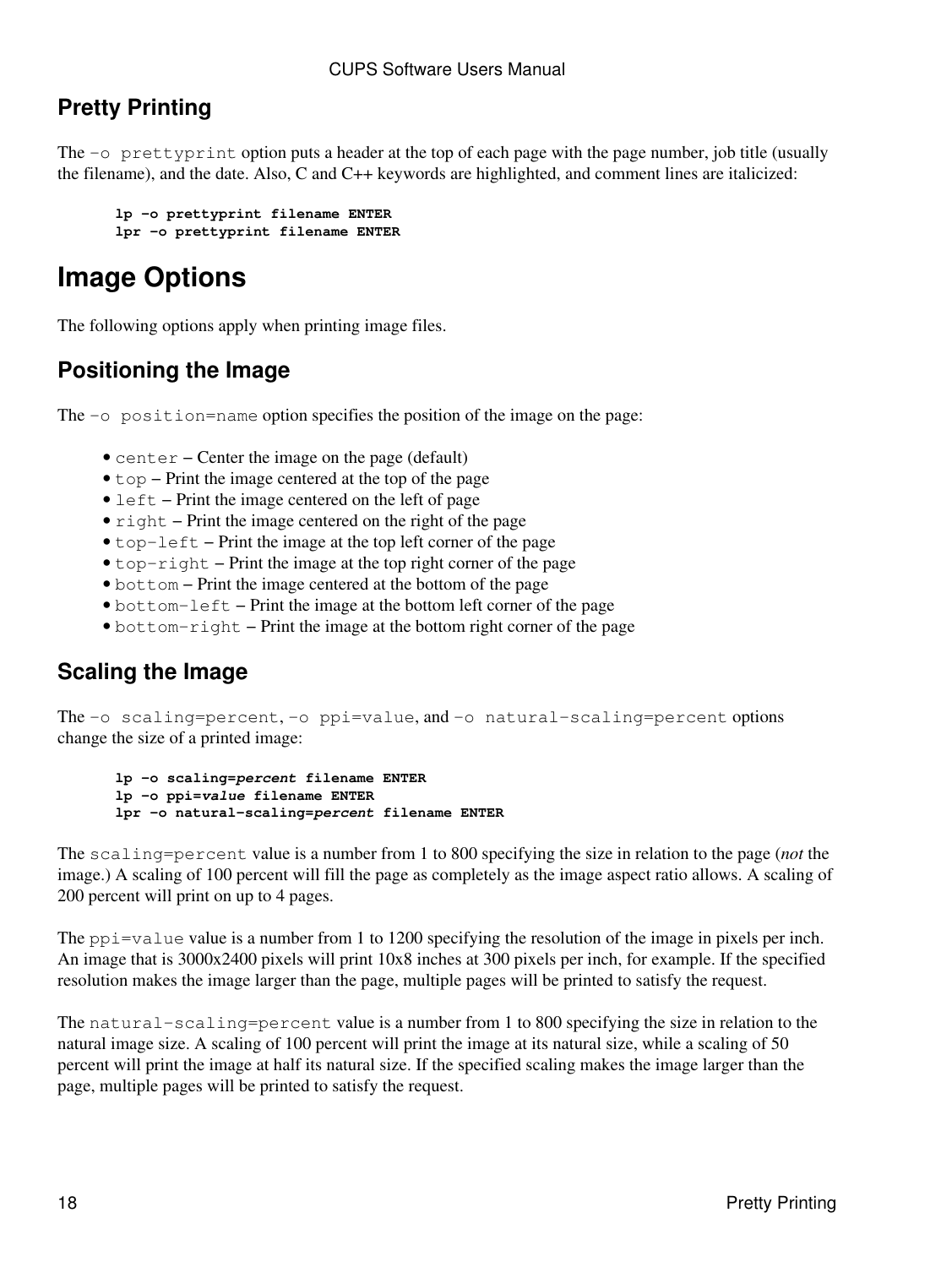### <span id="page-22-0"></span>**Adjusting the Hue (Tint) of an Image**

The −o hue=value option will adjust the hue of the printed image, much like the tint control on your television:

```
lp −o hue=value filename ENTER
lpr −o hue=value filename ENTER
```
The value argument is a number from −360 to 360 and represents the color hue rotation. The following table summarizes the change you'll see with different colors:

| Original | $hue=-45$    | $hue=45$        |
|----------|--------------|-----------------|
| Red      | Purple       | Yellow-orange   |
| Green    | Yellow-green | Blue-green      |
| Yellow   | Orange       | Green-yellow    |
| Blue     | Sky-blue     | Purple          |
| Magenta  | Indigo       | Crimson         |
| Cyan     | Blue-green   | Light-navy-blue |

The default hue adjustment is 0.

### <span id="page-22-1"></span>**Adjusting the Saturation (Color) of an Image**

The −o saturation=percent option adjusts the saturation of the colors in an image, much like the color knob on your television:

```
lp −o saturation=percent filename ENTER
lpr −o saturation=percent filename ENTER
```
The percent argument specifies the color saturation from 0 to 200. A color saturation of 0 produces a black−and−white print, while a value of 200 will make the colors extremely intense.

The default saturation is 100.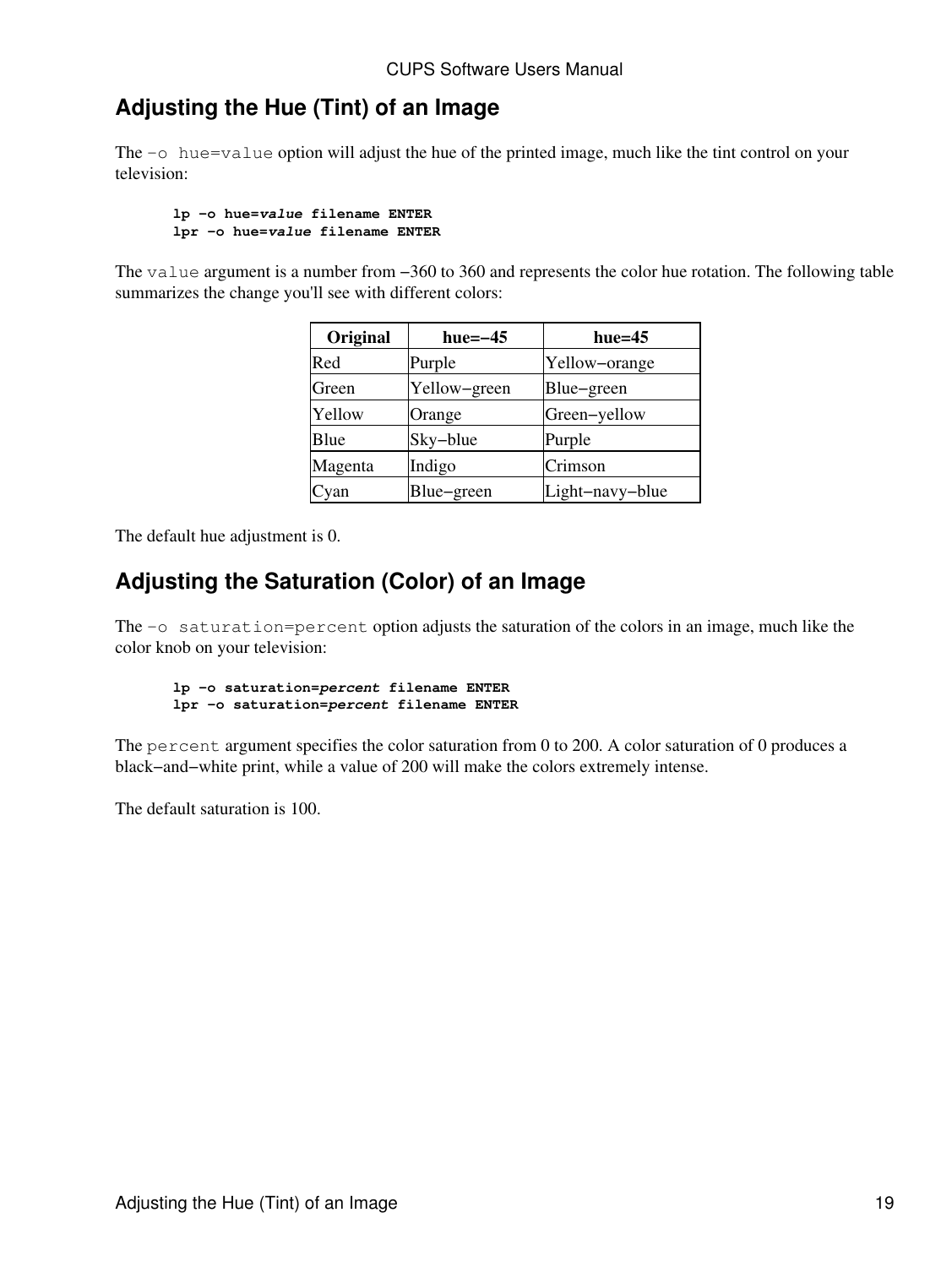## <span id="page-23-0"></span>**HP−GL/2 Options**

The following options apply to HP−GL/2 files.

### <span id="page-23-1"></span>**Printing in Black**

The −o blackplot option specifies that all pens should plot in black:

```
lp −o blackplot filename ENTER
lpr −o blackplot filename ENTER
```
The default is to use the colors defined in the plot file or the standard pen colors defined in the HP−GL/2 reference manual from Hewlett Packard.

### <span id="page-23-2"></span>**Fitting the Plot on the Page**

The −o fitplot option specifies that the plot should be scaled to fit on the page:

```
lp −o fitplot filename ENTER
lpr −o fitplot filename ENTER
```
The default is to use the absolute distances specified in the plot file.

**NOTE:**

This feature depends upon an accurate plot size (PS) command in the HP−GL/2 file. If no plot size is given in the file than the HP−GL/2 filter assumes the plot is ANSI E size.

### <span id="page-23-3"></span>**Setting the Default Pen Width**

The −o penwidth=value option specifies the default pen width for HP–GL/2 files:

```
lp −o penwidth=value filename ENTER
lpr −o penwidth=value filename ENTER
```
The pen width value specifies the pen width in micrometers. The default value of 1000 produces lines that are 1 millimeter in width. Specifying a pen width of 0 produces lines that are exactly 1 pixel wide.

**NOTE:**

This option is ignored when the pen widths are set in the plot file.

## <span id="page-23-4"></span>**Raw or Unfiltered Output**

The −o raw option allows you to send files directly to a printer without filtering. This is sometimes required when printing from applications that provide their own "printer drivers" for your printer:

```
lp −o raw filename ENTER
```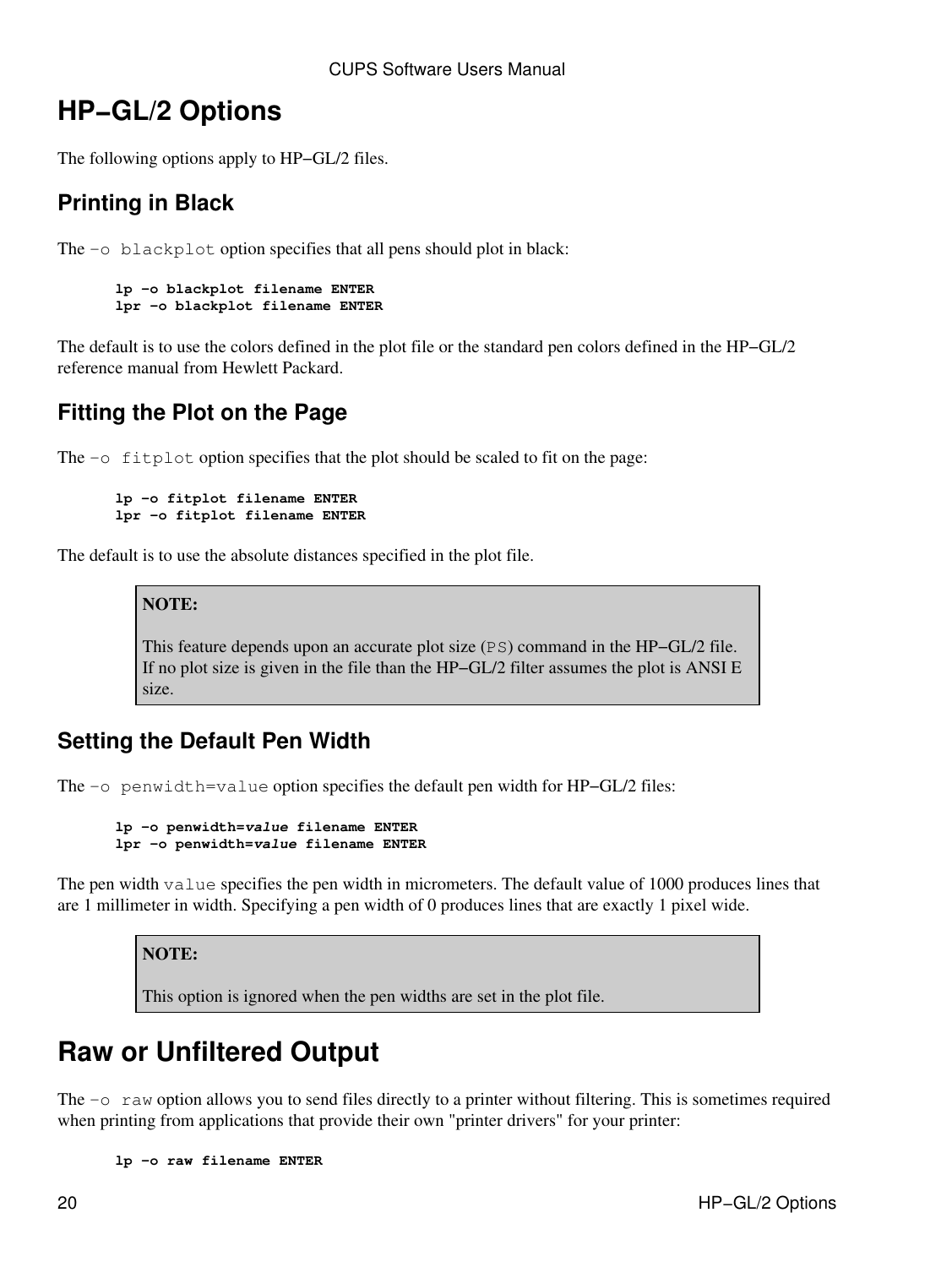#### **lpr −o raw filename ENTER**

The −l option can also be used with the lpr command to send files directly to a printer:

**lpr −l filename ENTER**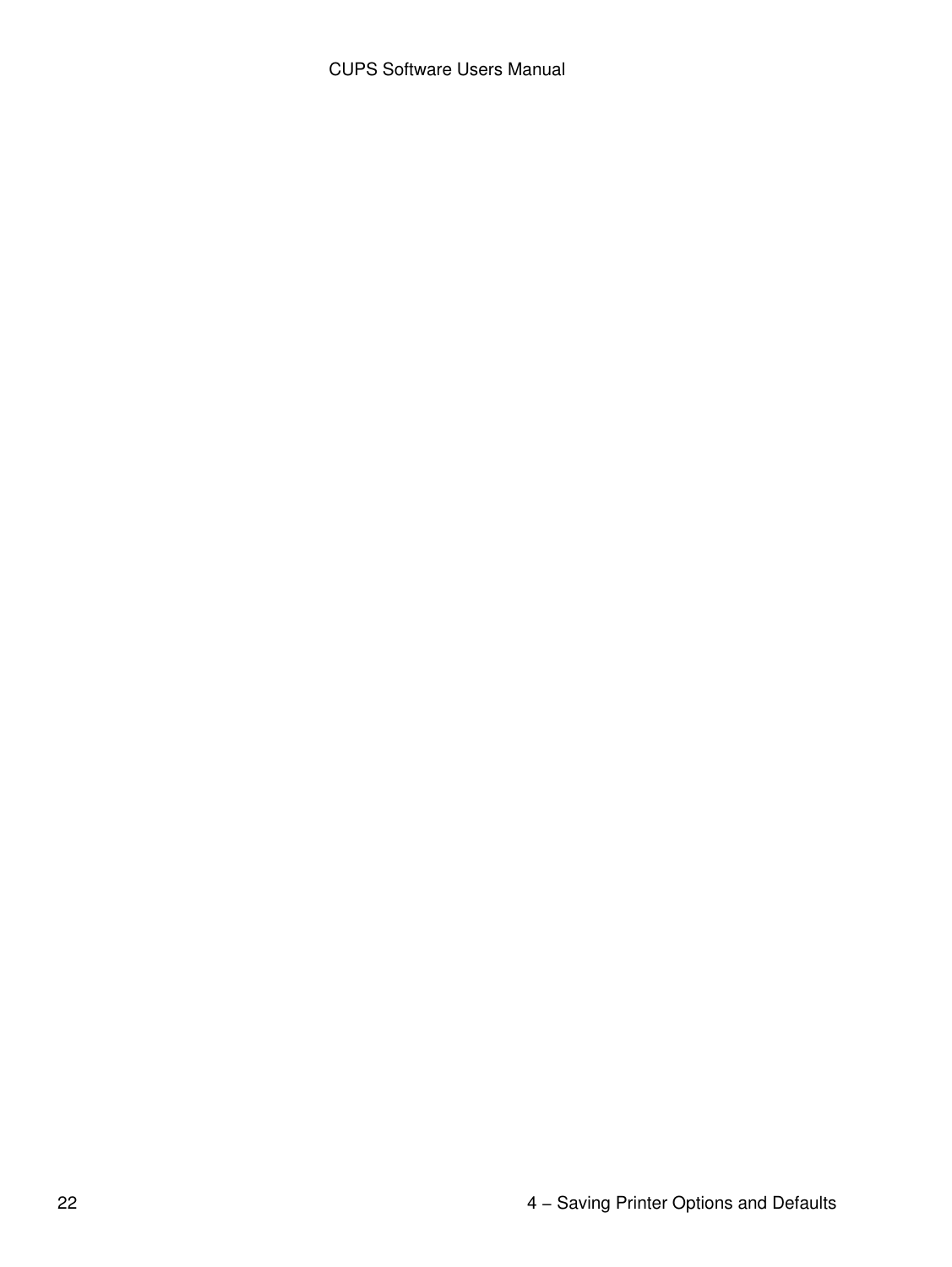# <span id="page-26-0"></span>**4 − Saving Printer Options and Defaults**

This chapter describes how to save printer options for your printer and set your own default printer.

## <span id="page-26-1"></span>**Printer Options**

Each printer supports a large number of options, which you learned about in [Chapter 3, "Standard Printer](#page-16-0) [Options"](#page-16-0). Rather than specifying these options each time you print a file, CUPS allows you to save them as "default" options for the printer.

The lpoptions (1) command saves the options for your printers. Like the lp and lpr commands, it accepts printer options using the −o argument:

```
lpoptions −o prettyprint ENTER
lpoptions −o media=A4 −o sides=two−sided−long−edge ENTER
lpoptions −o media=Legal −o scaling=100 ENTER
```
Once saved, any lp or lpr command will use them when you print.

#### **Note:**

Running the lpoptions command as the root user (or any user with a UID of 0) will set the default options for all users. The root account does not have its own set of default options.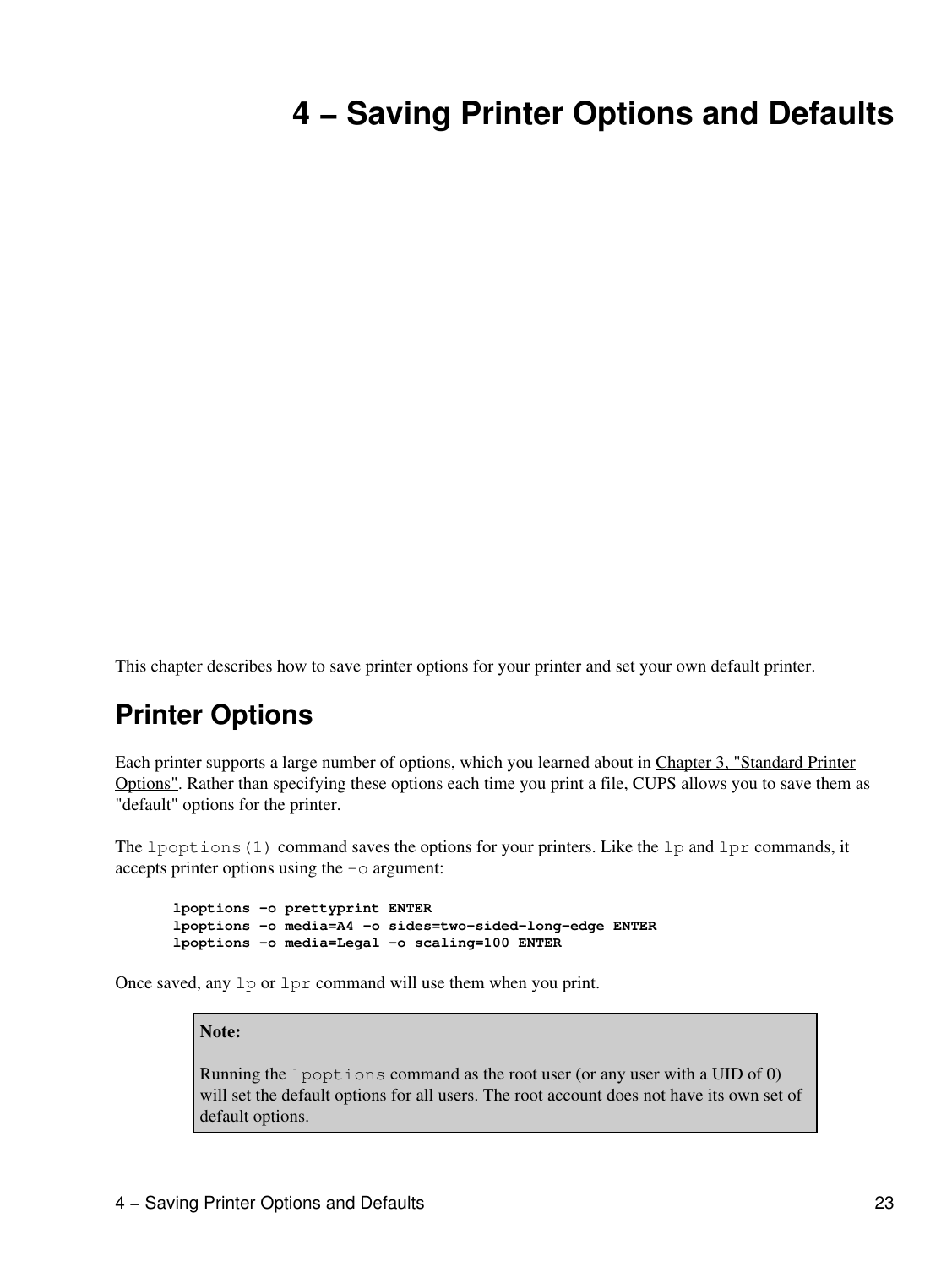## <span id="page-27-0"></span>**Setting Options for a Specific Printer**

The previous example shows how to set the options for the default printer. The −p printer option specifies the options are for another printer:

**lpoptions −p laserjet −o prettyprint ENTER lpoptions −p laserjet −o media=A4 −o sides=two−sided−long−edge ENTER lpoptions −p deskjet −o media=Legal −o scaling=100 ENTER**

## <span id="page-27-1"></span>**Removing Options**

The previous two examples shows how to set options for the default and a specific printer. Below, shows you how to remove the saved option using the −r argument:

```
lpoptions −r prettyprint ENTER
lpoptions −p laserjet −r prettyprint ENTER
```
## <span id="page-27-2"></span>**Viewing the Current Defaults**

The lpoptions command can also be used to show the current options by not specifying any new options on the command−line:

```
lpoptions ENTER
media=A4 sides=two−sided−long−edge
lpoptions −p deskjet ENTER
media=Legal scaling=100
```
## <span id="page-27-3"></span>**Viewing Options for a Specific Printer**

You can display the supported options using the lpoptions command with the −l option, as follows:

```
lpoptions −p laserjet −l ENTER
```
## <span id="page-27-4"></span>**Setting the Default Printer**

The administrator normally will set a system−wide default printer that is normally used as the default printer by everyone. Use the −d printer option to set your own default printer:

**lpoptions −d deskjet ENTER**

The printer can be local (deskjet) or remote (deskjet@server).

## <span id="page-27-5"></span>**Printer Instances**

Besides setting options for each print queue, CUPS supports *printer instances* which allow you to define several different sets of options for each printer. You specify a printer instance using the slash (/) character:

**lpoptions −p laserjet/duplex −o sides=two−sided−long−edge ENTER lpoptions −p laserjet/legal −o media=Legal ENTER**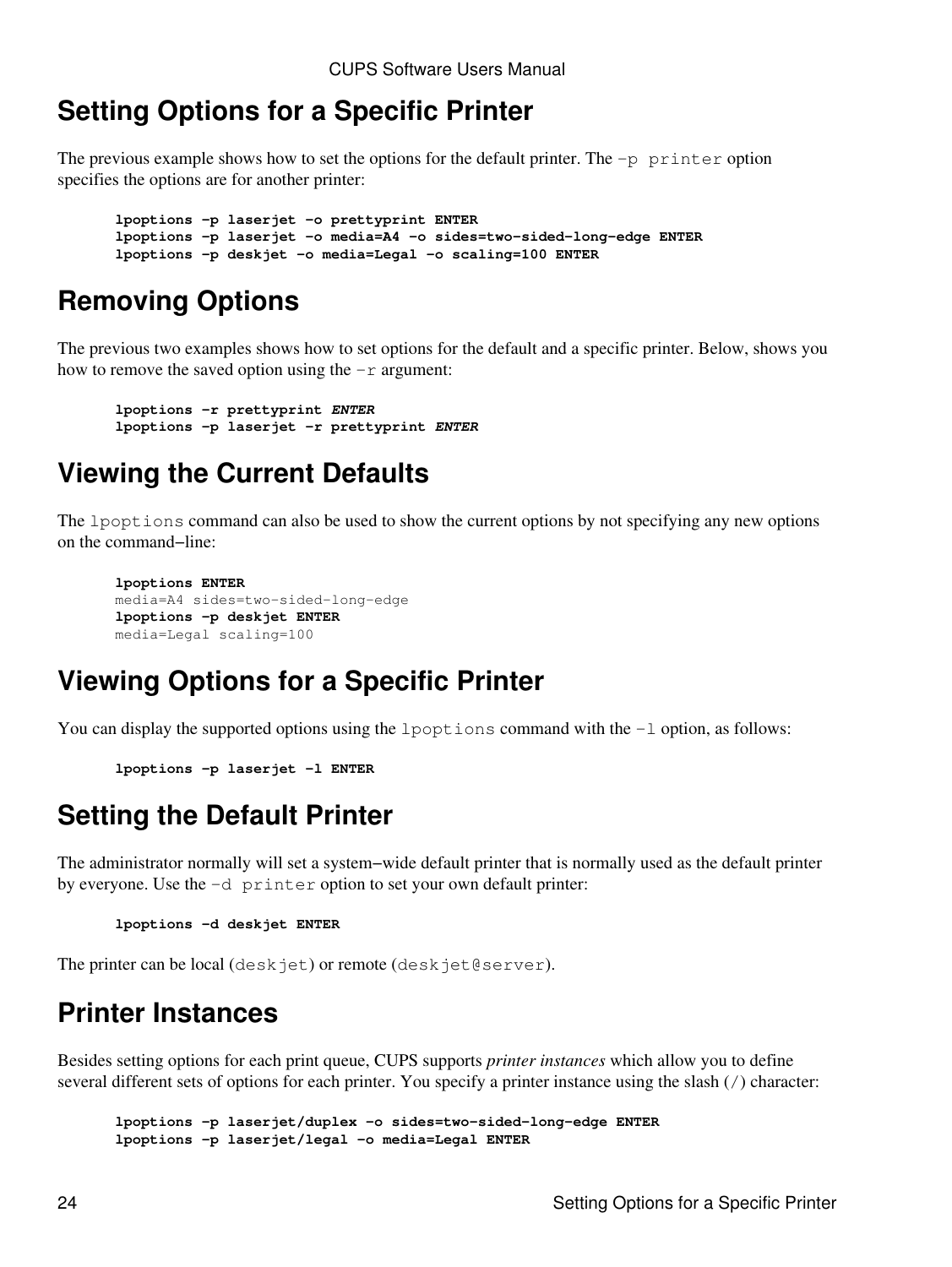The 1p and 1pr commands also understand this notation:

```
lp −d laserjet/duplex filename ENTER
lpr −P laserjet/legal filename ENTER
```
## <span id="page-28-0"></span>**Removing Instances**

Use the −x printer/instance option to remove a printer instance that you no longer need:

**lpoptions −x laserjet ENTER lpoptions −x laserjet/duplex ENTER lpoptions −x laserjet/legal ENTER**

The −x option only removes the default options for that printer and instance; the original print queue will remain until deleted with the lpadmin(8) command by the administrator.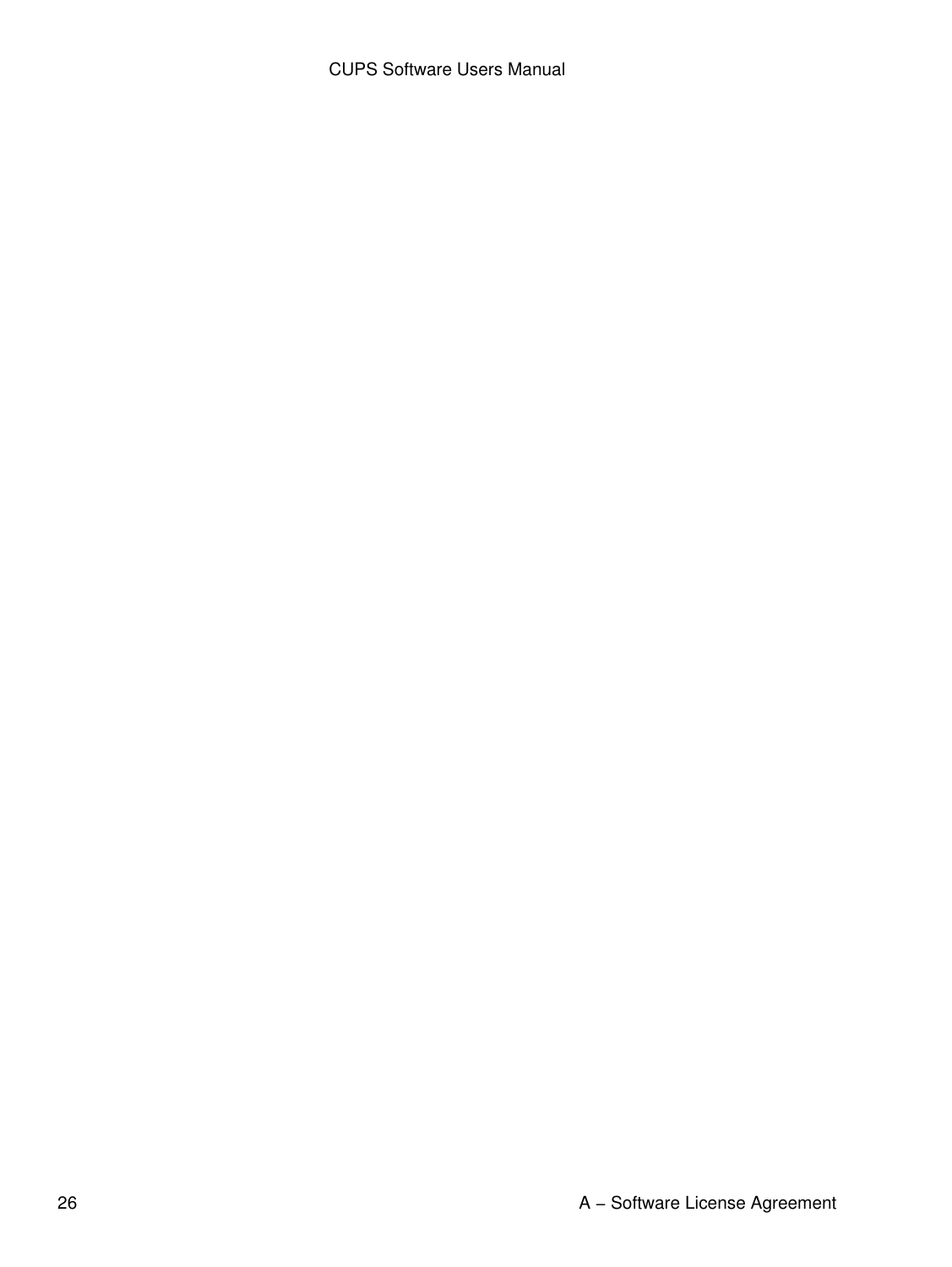# <span id="page-30-0"></span>**A − Software License Agreement**

### <span id="page-30-1"></span>**Common UNIX Printing System License Agreement**

Copyright 1997−2004 by Easy Software Products 44141 AIRPORT VIEW DR STE 204 HOLLYWOOD, MARYLAND 20636−3142 USA

> Voice: +1.301.373.9600 Email: [cups−info@cups.org](mailto:cups-info@cups.org) WWW: <http://www.cups.org>

### <span id="page-30-2"></span>**Introduction**

The Common UNIX Printing SystemTM, ("CUPSTM"), is provided under the GNU General Public License ("GPL") and GNU Library General Public License ("LGPL"), Version 2, with exceptions for Apple operating systems and the OpenSSL toolkit. A copy of the exceptions and licenses follow this introduction.

The GNU LGPL applies to the CUPS API library, located in the "cups" subdirectory of the CUPS source distribution and in the "cups" include directory and library files in the binary distributions. The GNU GPL applies to the remainder of the CUPS distribution, including the "pdftops" filter which is based upon Xpdf and the CUPS imaging library.

For those not familiar with the GNU GPL, the license basically allows you to: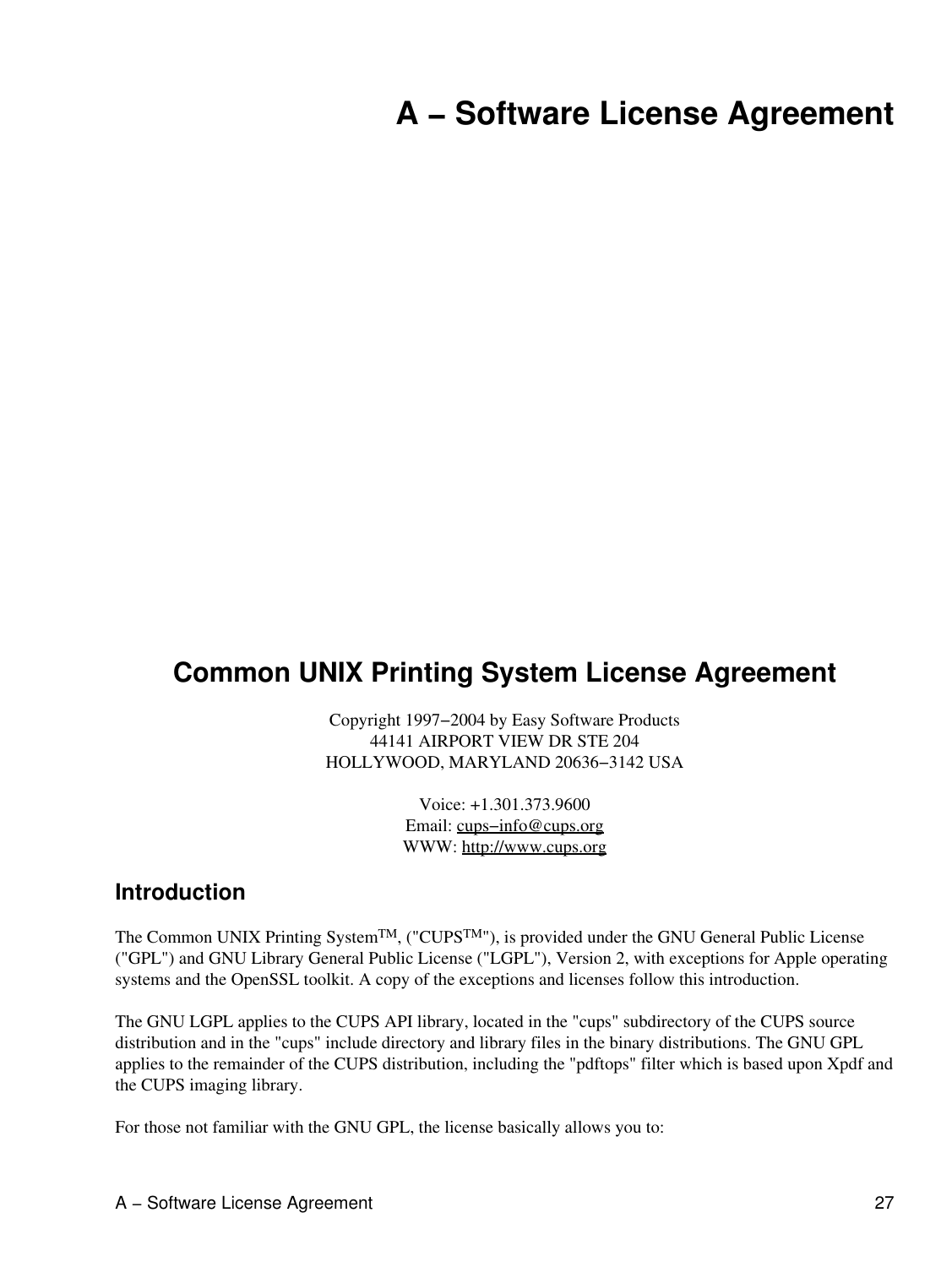- Use the CUPS software at no charge.
- Distribute verbatim copies of the software in source or binary form.
- Sell verbatim copies of the software for a media fee, or sell support for the software.
- Distribute or sell printer drivers and filters that use CUPS so long as source code is made available under the GPL.

What this license **does not** allow you to do is make changes or add features to CUPS and then sell a binary distribution without source code. You must provide source for any new drivers, changes, or additions to the software, and all code must be provided under the GPL or LGPL as appropriate. The only exceptions to this are the portions of the CUPS software covered by the Apple operating system license exceptions outlined later in this license agreement.

The GNU LGPL relaxes the "link−to" restriction, allowing you to develop applications that use the CUPS API library under other licenses and/or conditions as appropriate for your application.

### <span id="page-31-0"></span>**License Exceptions**

In addition, as the copyright holder of CUPS, Easy Software Products grants the following special exceptions:

#### **Apple Operating System Development License Exception**; 1.

- a. Software that is developed by any person or entity for an Apple Operating System ("Apple OS−Developed Software"), including but not limited to Apple and third party printer drivers, filters, and backends for an Apple Operating System, that is linked to the CUPS imaging library or based on any sample filters or backends provided with CUPS shall not be considered to be a derivative work or collective work based on the CUPS program and is exempt from the mandatory source code release clauses of the GNU GPL. You may therefore distribute linked combinations of the CUPS imaging library with Apple OS−Developed Software without releasing the source code of the Apple OS−Developed Software. You may also use sample filters and backends provided with CUPS to develop Apple OS−Developed Software without releasing the source code of the Apple OS−Developed Software.
- b. An Apple Operating System means any operating system software developed and/or marketed by Apple Computer, Inc., including but not limited to all existing releases and versions of Apple's Darwin, Mac OS X, and Mac OS X Server products and all follow−on releases and future versions thereof.
- This exception is only available for Apple OS−Developed Software and does not apply to c. software that is distributed for use on other operating systems.
- d. All CUPS software that falls under this license exception have the following text at the top of each source file:

This file is subject to the Apple OS−Developed Software exception.

#### **OpenSSL Toolkit License Exception**; 2.

Easy Software Products explicitly allows the compilation and distribution of the CUPS a. software with the OpenSSL Toolkit.

No developer is required to provide these exceptions in a derived work.

### <span id="page-31-1"></span>**Trademarks**

Easy Software Products has trademarked the Common UNIX Printing System, CUPS, and CUPS logo. You may use these names and logos in any direct port or binary distribution of CUPS. Please contact Easy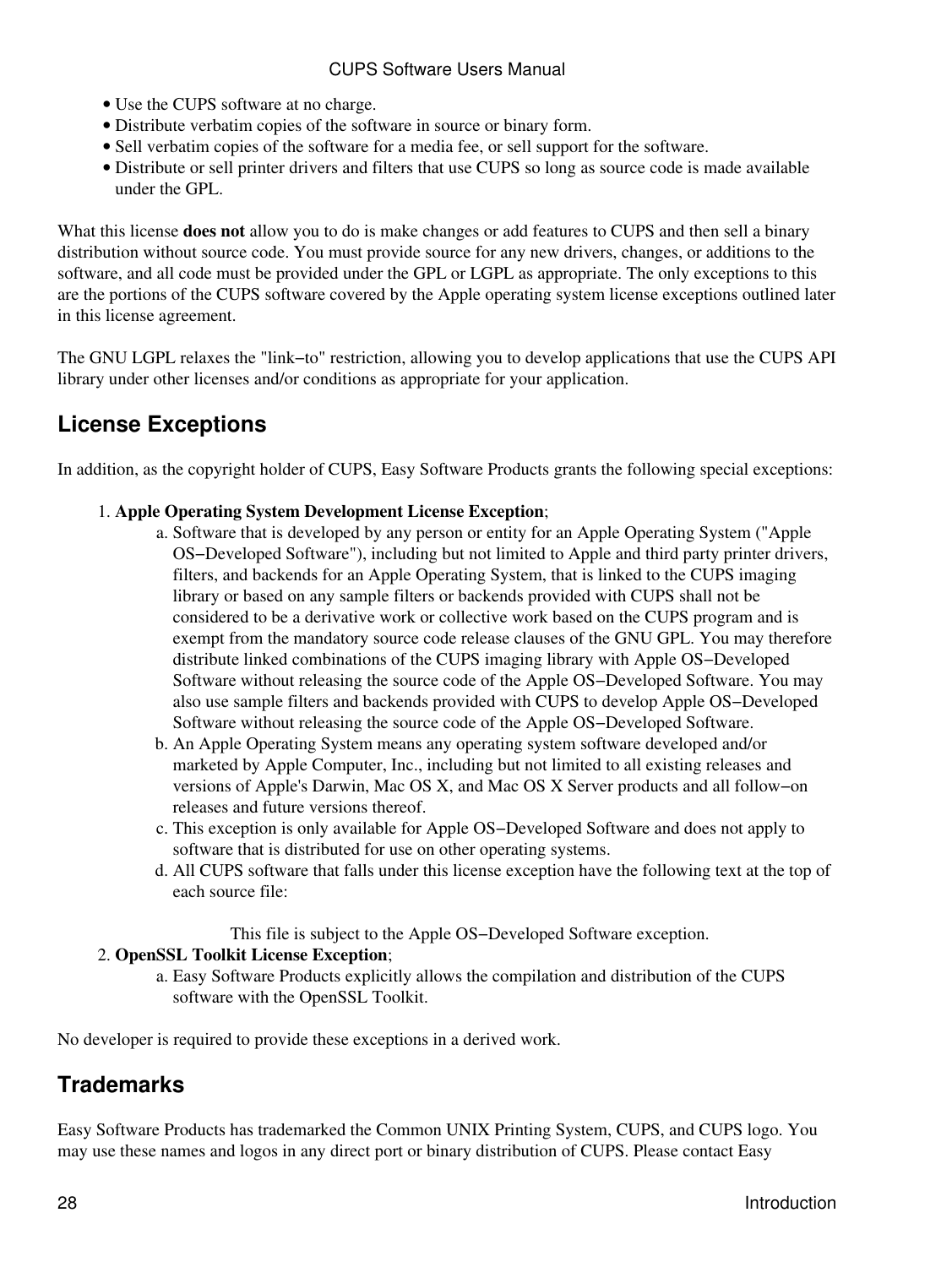Software Products for written permission to use them in derivative products. Our intention is to protect the value of these trademarks and ensure that any derivative product meets the same high−quality standards as the original.

### <span id="page-32-0"></span>**Binary Distribution Rights**

Easy Software Products also sells rights to the CUPS source code under a binary distribution license for vendors that are unable to release source code for their drivers, additions, and modifications to CUPS under the GNU GPL and LGPL. For information please contact us at the address shown above.

The Common UNIX Printing System provides a "pdftops" filter that is based on the Xpdf software. For binary distribution licensing of this software, please contact:

Derek B. Noonburg Email: [derekn@foolabs.com](mailto:derekn@foolabs.com) WWW: <http://www.foolabs.com/xpdf/>

### <span id="page-32-1"></span>**Support**

Easy Software Products sells software support for CUPS as well as a commercial printing product based on CUPS called ESP Print Pro. You can find out more at our web site:

<http://www.easysw.com/>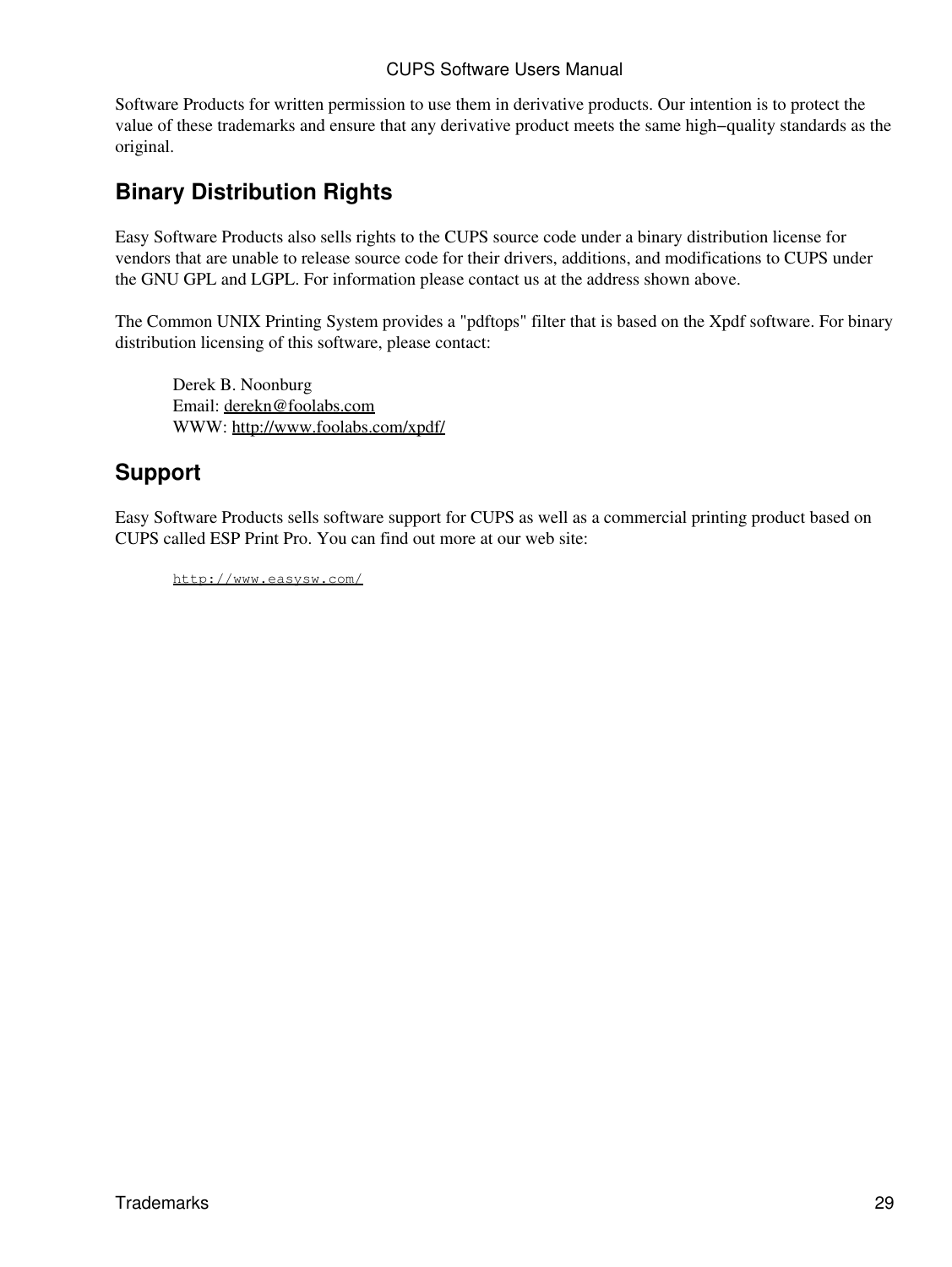## <span id="page-33-0"></span>**GNU GENERAL PUBLIC LICENSE**

Version 2, June 1991

Copyright 1989, 1991 Free Software Foundation, Inc. 59 Temple Place, Suite 330, Boston, MA 02111−1307 USA

Everyone is permitted to copy and distribute verbatim copies of this license document, but changing it is not allowed.

#### <span id="page-33-1"></span>**Preamble**

The licenses for most software are designed to take away your freedom to share and change it. By contrast, the GNU General Public License is intended to guarantee your freedom to share and change free software−−to make sure the software is free for all its users. This General Public License applies to most of the Free Software Foundation's software and to any other program whose authors commit to using it. (Some other Free Software Foundation software is covered by the GNU Library General Public License instead.) You can apply it to your programs, too.

When we speak of free software, we are referring to freedom, not price. Our General Public Licenses are designed to make sure that you have the freedom to distribute copies of free software (and charge for this service if you wish), that you receive source code or can get it if you want it, that you can change the software or use pieces of it in new free programs; and that you know you can do these things.

To protect your rights, we need to make restrictions that forbid anyone to deny you these rights or to ask you to surrender the rights. These restrictions translate to certain responsibilities for you if you distribute copies of the software, or if you modify it.

For example, if you distribute copies of such a program, whether gratis or for a fee, you must give the recipients all the rights that you have. You must make sure that they, too, receive or can get the source code. And you must show them these terms so they know their rights.

We protect your rights with two steps: (1) copyright the software, and (2) offer you this license which gives you legal permission to copy, distribute and/or modify the software.

Also, for each author's protection and ours, we want to make certain that everyone understands that there is no warranty for this free software. If the software is modified by someone else and passed on, we want its recipients to know that what they have is not the original, so that any problems introduced by others will not reflect on the original authors' reputations.

Finally, any free program is threatened constantly by software patents. We wish to avoid the danger that redistributors of a free program will individually obtain patent licenses, in effect making the program proprietary. To prevent this, we have made it clear that any patent must be licensed for everyone's free use or not licensed at all.

The precise terms and conditions for copying, distribution and modification follow.

#### **GNU GENERAL PUBLIC LICENSE TERMS AND CONDITIONS FOR COPYING, DISTRIBUTION AND MODIFICATION**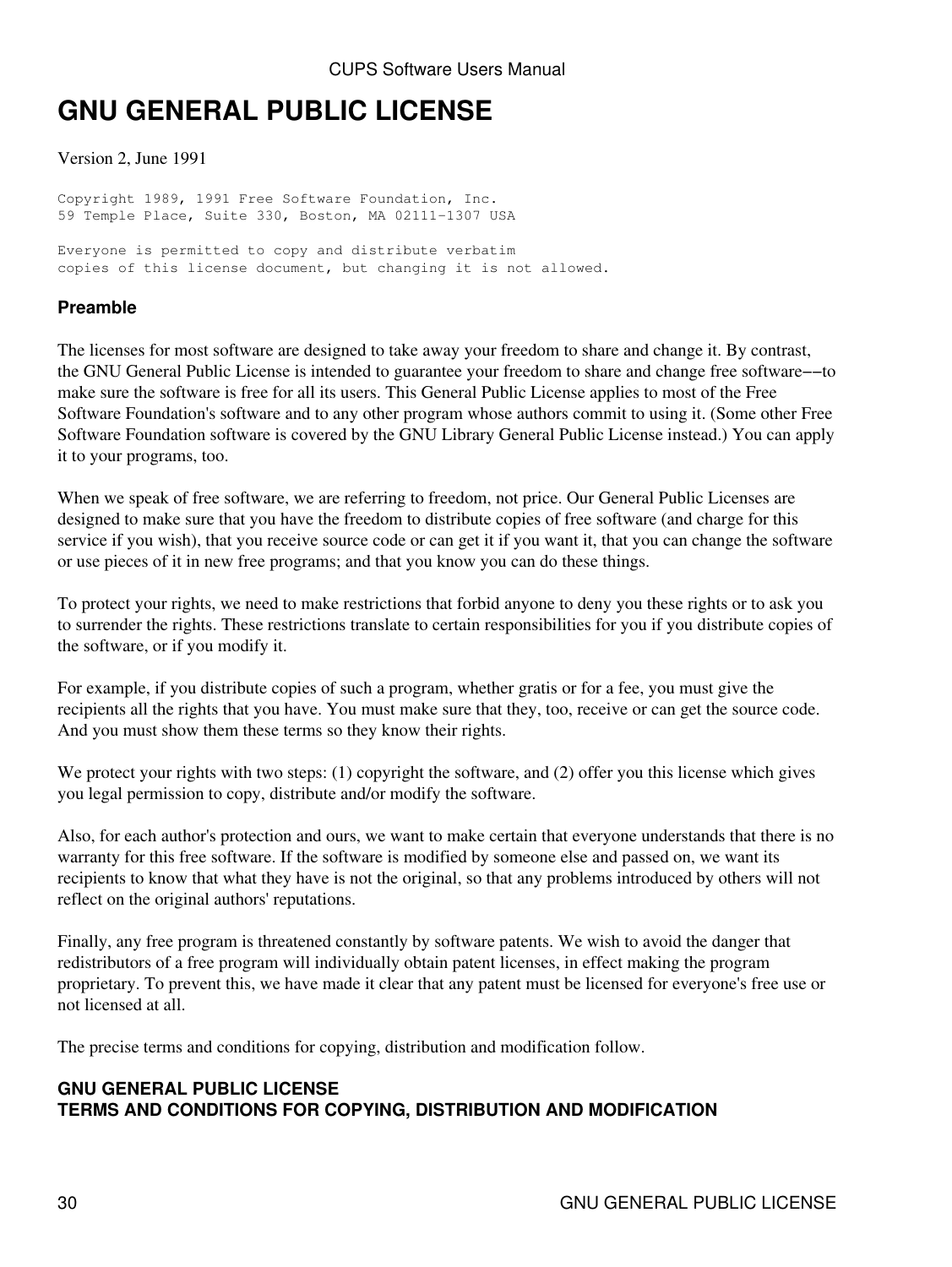0. This License applies to any program or other work which contains a notice placed by the copyright holder saying it may be distributed under the terms of this General Public License. The "Program", below, refers to any such program or work, and a "work based on the Program" means either the Program or any derivative work under copyright law: that is to say, a work containing the Program or a portion of it, either verbatim or with modifications and/or translated into another language. (Hereinafter, translation is included without limitation in the term "modification".) Each licensee is addressed as "you".

Activities other than copying, distribution and modification are not covered by this License; they are outside its scope. The act of running the Program is not restricted, and the output from the Program is covered only if its contents constitute a work based on the Program (independent of having been made by running the Program). Whether that is true depends on what the Program does.

1. You may copy and distribute verbatim copies of the Program's source code as you receive it, in any medium, provided that you conspicuously and appropriately publish on each copy an appropriate copyright notice and disclaimer of warranty; keep intact all the notices that refer to this License and to the absence of any warranty; and give any other recipients of the Program a copy of this License along with the Program.

You may charge a fee for the physical act of transferring a copy, and you may at your option offer warranty protection in exchange for a fee.

- 2. You may modify your copy or copies of the Program or any portion of it, thus forming a work based on the Program, and copy and distribute such modifications or work under the terms of Section 1 above, provided that you also meet all of these conditions:
	- a. You must cause the modified files to carry prominent notices stating that you changed the files and the date of any change.
	- b. You must cause any work that you distribute or publish, that in whole or in part contains or is derived from the Program or any part thereof, to be licensed as a whole at no charge to all third parties under the terms of this License.
	- c. if the modified program normally reads commands interactively when run, you must cause it, when started running for such interactive use in the most ordinary way, to print or display an announcement including an appropriate copyright notice and a notice that there is no warranty (or else, saying that you provide a warranty) and that users may redistribute the program under these conditions, and telling the user how to view a copy of this License. (Exception: if the Program itself is interactive but does not normally print such an announcement, your work based on the Program is not required to print an announcement.)

These requirements apply to the modified work as a whole. If identifiable sections of that work are not derived from the Program, and can be reasonably considered independent and separate works in themselves, then this License, and its terms, do not apply to those sections when you distribute them as separate works. But when you distribute the same sections as part of a whole which is a work based on the Program, the distribution of the whole must be on the terms of this License, whose permissions for other licensees extend to the entire whole, and thus to each and every part regardless of who wrote it.

Thus, it is not the intent of this section to claim rights or contest your rights to work written entirely by you; rather, the intent is to exercise the right to control the distribution of derivative or collective works based on the Program.

In addition, mere aggregation of another work not based on the Program with the Program (or with a work based on the Program) on a volume of a storage or distribution medium does not bring the other work under the scope of this License.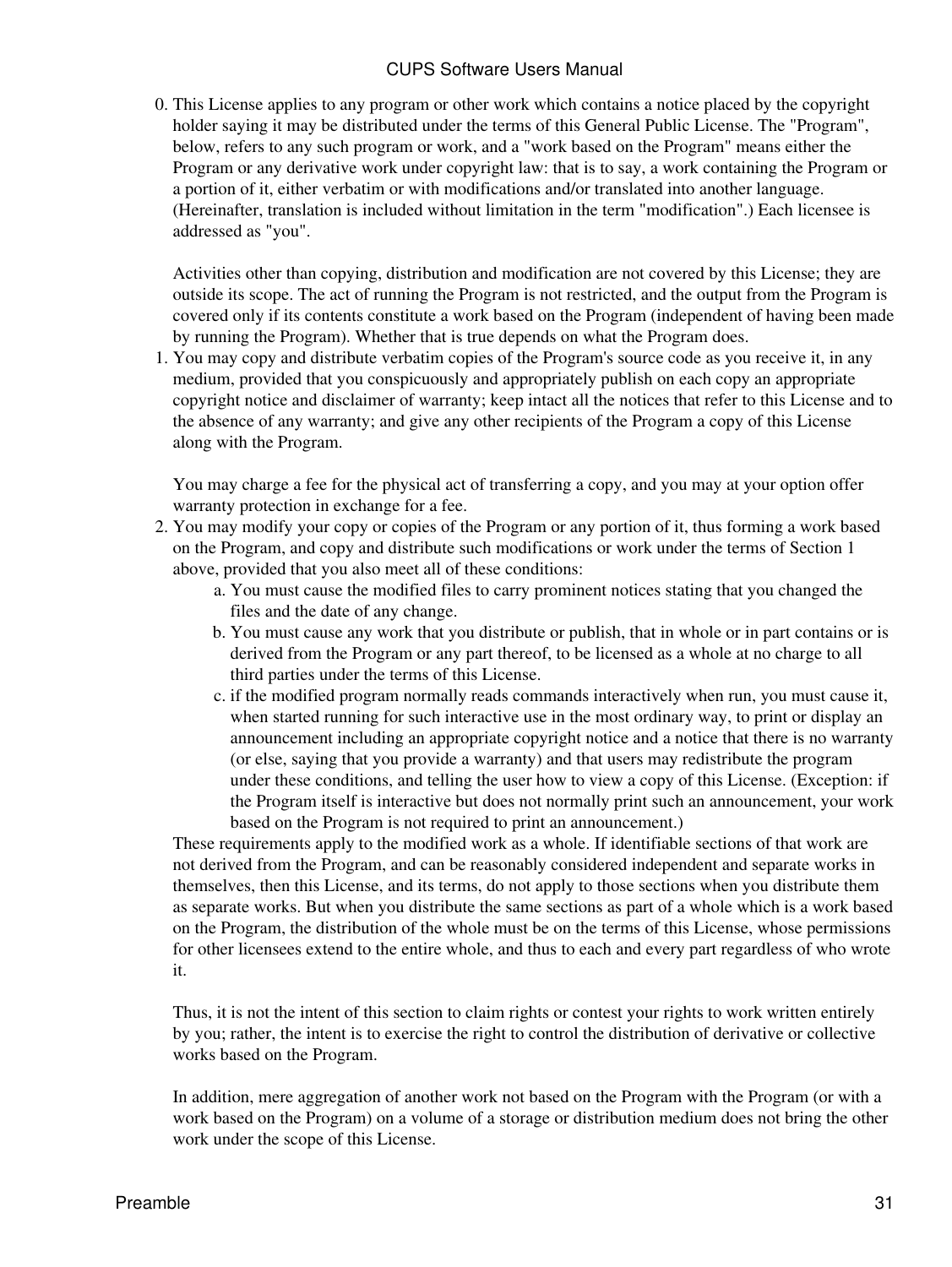- 3. You may copy and distribute the Program (or a work based on it, under Section 2) in object code or executable form under the terms of Sections 1 and 2 above provided that you also do one of the following:
	- Accompany it with the complete corresponding machine−readable source code, which must a. be distributed under the terms of Sections 1 and 2 above on a medium customarily used for software interchange; or,
	- b. Accompany it with a written offer, valid for at least three years, to give any third party, for a charge no more than your cost of physically performing source distribution, a complete machine−readable copy of the corresponding source code, to be distributed under the terms of Sections 1 and 2 above on a medium customarily used for software interchange; or,
	- c. Accompany it with the information you received as to the offer to distribute corresponding source code. (This alternative is allowed only for noncommercial distribution and only if you received the program in object code or executable form with such an offer, in accord with Subsection b above.)

The source code for a work means the preferred form of the work for making modifications to it. For an executable work, complete source code means all the source code for all modules it contains, plus any associated interface definition files, plus the scripts used to control compilation and installation of the executable. However, as a special exception, the source code distributed need not include anything that is normally distributed (in either source or binary form) with the major components (compiler, kernel, and so on) of the operating system on which the executable runs, unless that component itself accompanies the executable.

If distribution of executable or object code is made by offering access to copy from a designated place, then offering equivalent access to copy the source code from the same place counts as distribution of the source code, even though third parties are not compelled to copy the source along with the object code.

- 4. You may not copy, modify, sublicense, or distribute the Program except as expressly provided under this License. Any attempt otherwise to copy, modify, sublicense or distribute the Program is void, and will automatically terminate your rights under this License. However, parties who have received copies, or rights, from you under this License will not have their licenses terminated so long as such parties remain in full compliance.
- 5. You are not required to accept this License, since you have not signed it. However, nothing else grants you permission to modify or distribute the Program or its derivative works. These actions are prohibited by law if you do not accept this License. Therefore, by modifying or distributing the Program (or any work based on the Program), you indicate your acceptance of this License to do so, and all its terms and conditions for copying, distributing or modifying the Program or works based on it.
- Each time you redistribute the Program (or any work based on the Program), the recipient 6. automatically receives a license from the original licensor to copy, distribute or modify the Program subject to these terms and conditions. You may not impose any further restrictions on the recipients' exercise of the rights granted herein. You are not responsible for enforcing compliance by third parties to this License.
- If, as a consequence of a court judgment or allegation of patent infringement or for any other reason 7. (not limited to patent issues), conditions are imposed on you (whether by court order, agreement or otherwise) that contradict the conditions of this License, they do not excuse you from the conditions of this License. If you cannot distribute so as to satisfy simultaneously your obligations under this License and any other pertinent obligations, then as a consequence you may not distribute the Program at all. For example, if a patent license would not permit royalty−free redistribution of the Program by all those who receive copies directly or indirectly through you, then the only way you could satisfy both it and this License would be to refrain entirely from distribution of the Program.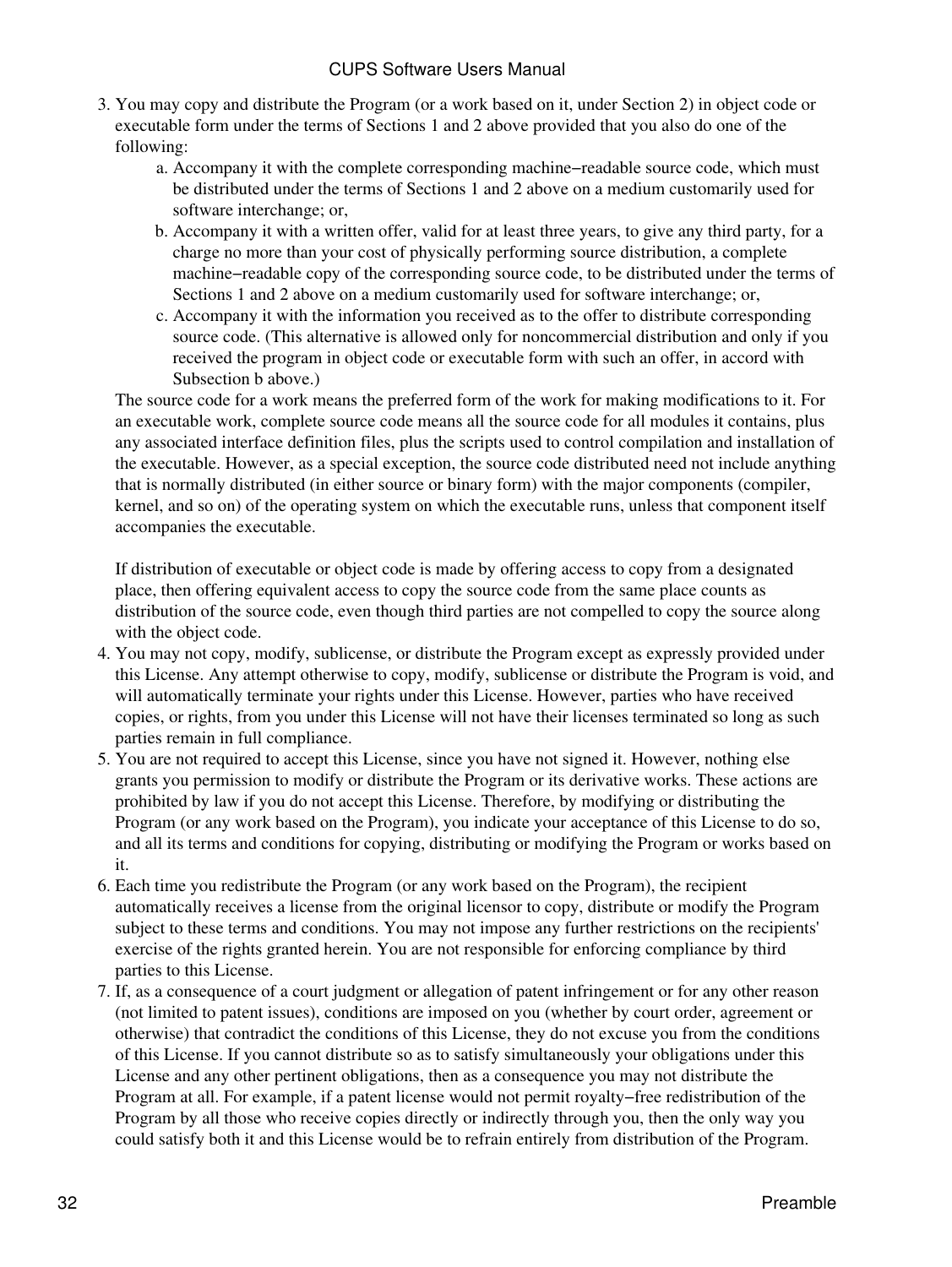If any portion of this section is held invalid or unenforceable under any particular circumstance, the balance of the section is intended to apply and the section as a whole is intended to apply in other circumstances.

It is not the purpose of this section to induce you to infringe any patents or other property right claims or to contest validity of any such claims; this section has the sole purpose of protecting the integrity of the free software distribution system, which is implemented by public license practices. Many people have made generous contributions to the wide range of software distributed through that system in reliance on consistent application of that system; it is up to the author/donor to decide if he or she is willing to distribute software through any other system and a licensee cannot impose that choice.

This section is intended to make thoroughly clear what is believed to be a consequence of the rest of this License.

- 8. If the distribution and/or use of the Program is restricted in certain countries either by patents or by copyrighted interfaces, the original copyright holder who places the Program under this License may add an explicit geographical distribution limitation excluding those countries, so that distribution is permitted only in or among countries not thus excluded. In such case, this License incorporates the limitation as if written in the body of this License.
- 9. The Free Software Foundation may publish revised and/or new versions of the General Public License from time to time. Such new versions will be similar in spirit to the present version, but may differ in detail to address new problems or concerns.

Each version is given a distinguishing version number. If the Program specifies a version number of this License which applies to it and "any later version", you have the option of following the terms and conditions either of that version or of any later version published by the Free Software Foundation. If the Program does not specify a version number of this License, you may choose any version ever published by the Free Software Foundation.

10. If you wish to incorporate parts of the Program into other free programs whose distribution conditions are different, write to the author to ask for permission. For software which is copyrighted by the Free Software Foundation, write to the Free Software Foundation; we sometimes make exceptions for this. Our decision will be guided by the two goals of preserving the free status of all derivatives of our free software and of promoting the sharing and reuse of software generally.

### **NO WARRANTY**

- 11. BECAUSE THE PROGRAM IS LICENSED FREE OF CHARGE, THERE IS NO WARRANTY FOR THE PROGRAM, TO THE EXTENT PERMITTED BY APPLICABLE LAW. EXCEPT WHEN OTHERWISE STATED IN WRITING THE COPYRIGHT HOLDERS AND/OR OTHER PARTIES PROVIDE THE PROGRAM "AS IS" WITHOUT WARRANTY OF ANY KIND, EITHER EXPRESSED OR IMPLIED, INCLUDING, BUT NOT LIMITED TO, THE IMPLIED WARRANTIES OF MERCHANTABILITY AND FITNESS FOR A PARTICULAR PURPOSE. THE ENTIRE RISK AS TO THE QUALITY AND PERFORMANCE OF THE PROGRAM IS WITH YOU. SHOULD THE PROGRAM PROVE DEFECTIVE, YOU ASSUME THE COST OF ALL NECESSARY SERVICING, REPAIR OR CORRECTION.
- 12. IN NO EVENT UNLESS REQUIRED BY APPLICABLE LAW OR AGREED TO IN WRITING WILL ANY COPYRIGHT HOLDER, OR ANY OTHER PARTY WHO MAY MODIFY AND/OR REDISTRIBUTE THE PROGRAM AS PERMITTED ABOVE, BE LIABLE TO YOU FOR DAMAGES, INCLUDING ANY GENERAL, SPECIAL, INCIDENTAL OR CONSEQUENTIAL DAMAGES ARISING OUT OF THE USE OR INABILITY TO USE THE PROGRAM (INCLUDING BUT NOT LIMITED TO LOSS OF DATA OR DATA BEING RENDERED INACCURATE OR LOSSES SUSTAINED BY YOU OR THIRD PARTIES OR A FAILURE OF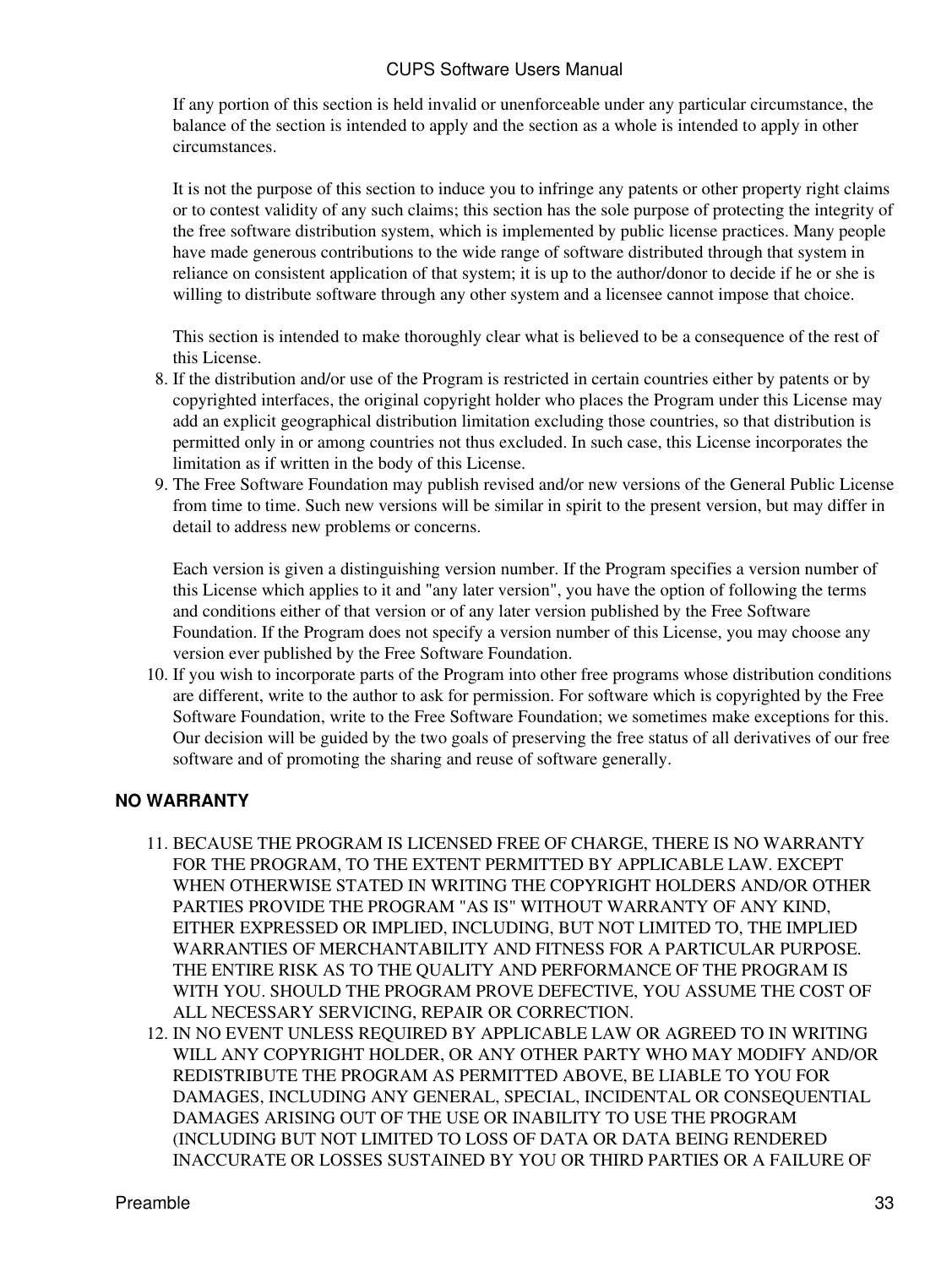THE PROGRAM TO OPERATE WITH ANY OTHER PROGRAMS), EVEN IF SUCH HOLDER OR OTHER PARTY HAS BEEN ADVISED OF THE POSSIBILITY OF SUCH DAMAGES.

#### **END OF TERMS AND CONDITIONS**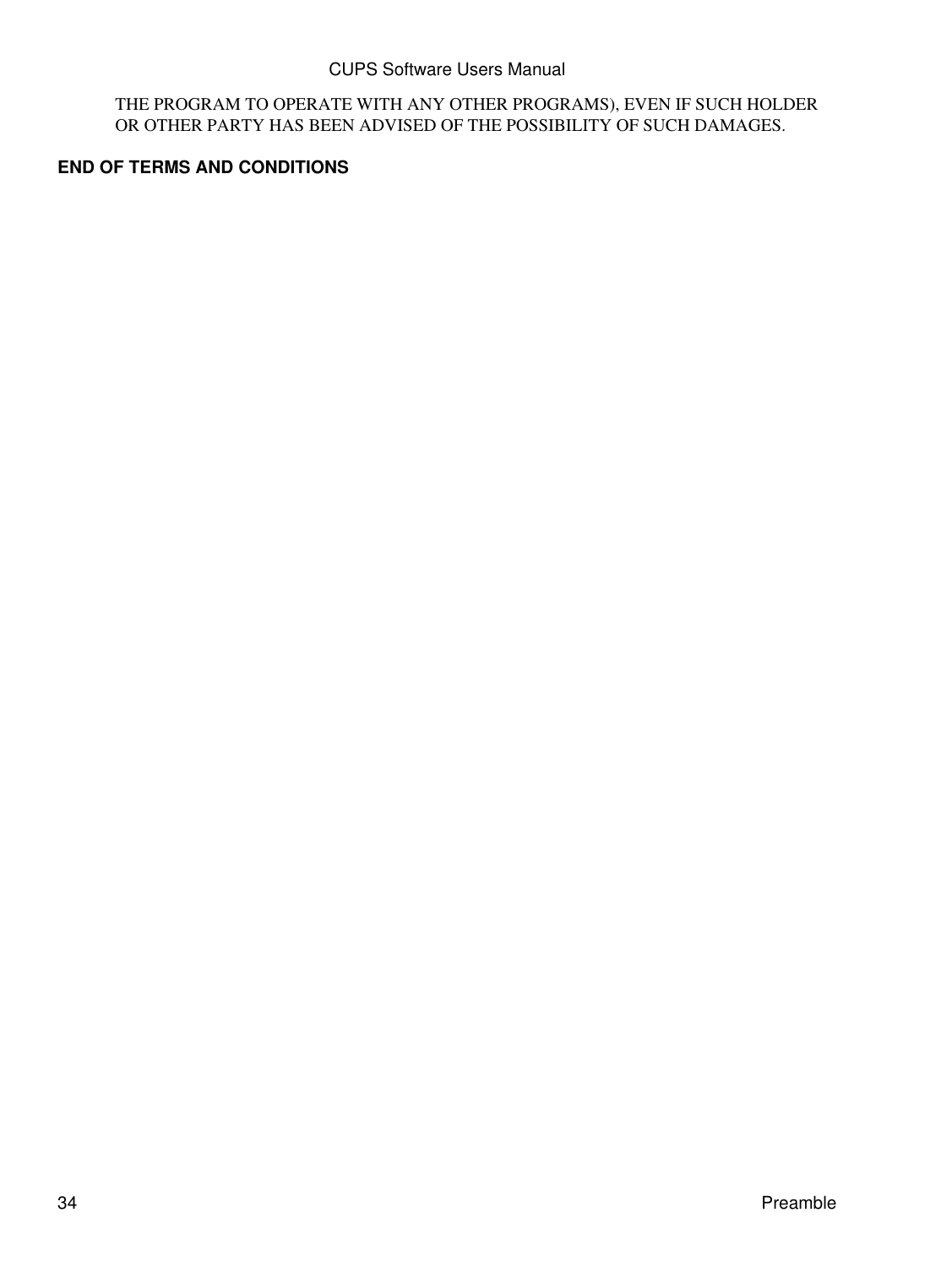## <span id="page-38-0"></span>**GNU LIBRARY GENERAL PUBLIC LICENSE**

Version 2, June 1991

Copyright (C) 1991 Free Software Foundation, Inc. 59 Temple Place − Suite 330, Boston, MA 02111−1307, USA Everyone is permitted to copy and distribute verbatim copies of this license document, but changing it is not allowed.

[This is the first released version of the library GPL. It is numbered 2 because it goes with version 2 of the ordinary GPL.]

#### <span id="page-38-1"></span>**Preamble**

The licenses for most software are designed to take away your freedom to share and change it. By contrast, the GNU General Public Licenses are intended to guarantee your freedom to share and change free software−−to make sure the software is free for all its users.

This license, the Library General Public License, applies to some specially designated Free Software Foundation software, and to any other libraries whose authors decide to use it. You can use it for your libraries, too.

When we speak of free software, we are referring to freedom, not price. Our General Public Licenses are designed to make sure that you have the freedom to distribute copies of free software (and charge for this service if you wish), that you receive source code or can get it if you want it, that you can change the software or use pieces of it in new free programs; and that you know you can do these things.

To protect your rights, we need to make restrictions that forbid anyone to deny you these rights or to ask you to surrender the rights. These restrictions translate to certain responsibilities for you if you distribute copies of the library, or if you modify it.

For example, if you distribute copies of the library, whether gratis or for a fee, you must give the recipients all the rights that we gave you. You must make sure that they, too, receive or can get the source code. If you link a program with the library, you must provide complete object files to the recipients so that they can relink them with the library, after making changes to the library and recompiling it. And you must show them these terms so they know their rights.

Our method of protecting your rights has two steps: (1) copyright the library, and (2) offer you this license which gives you legal permission to copy, distribute and/or modify the library.

Also, for each distributor's protection, we want to make certain that everyone understands that there is no warranty for this free library. If the library is modified by someone else and passed on, we want its recipients to know that what they have is not the original version, so that any problems introduced by others will not reflect on the original authors' reputations.

Finally, any free program is threatened constantly by software patents. We wish to avoid the danger that companies distributing free software will individually obtain patent licenses, thus in effect transforming the program into proprietary software. To prevent this, we have made it clear that any patent must be licensed for everyone's free use or not licensed at all.

Most GNU software, including some libraries, is covered by the ordinary GNU General Public License, which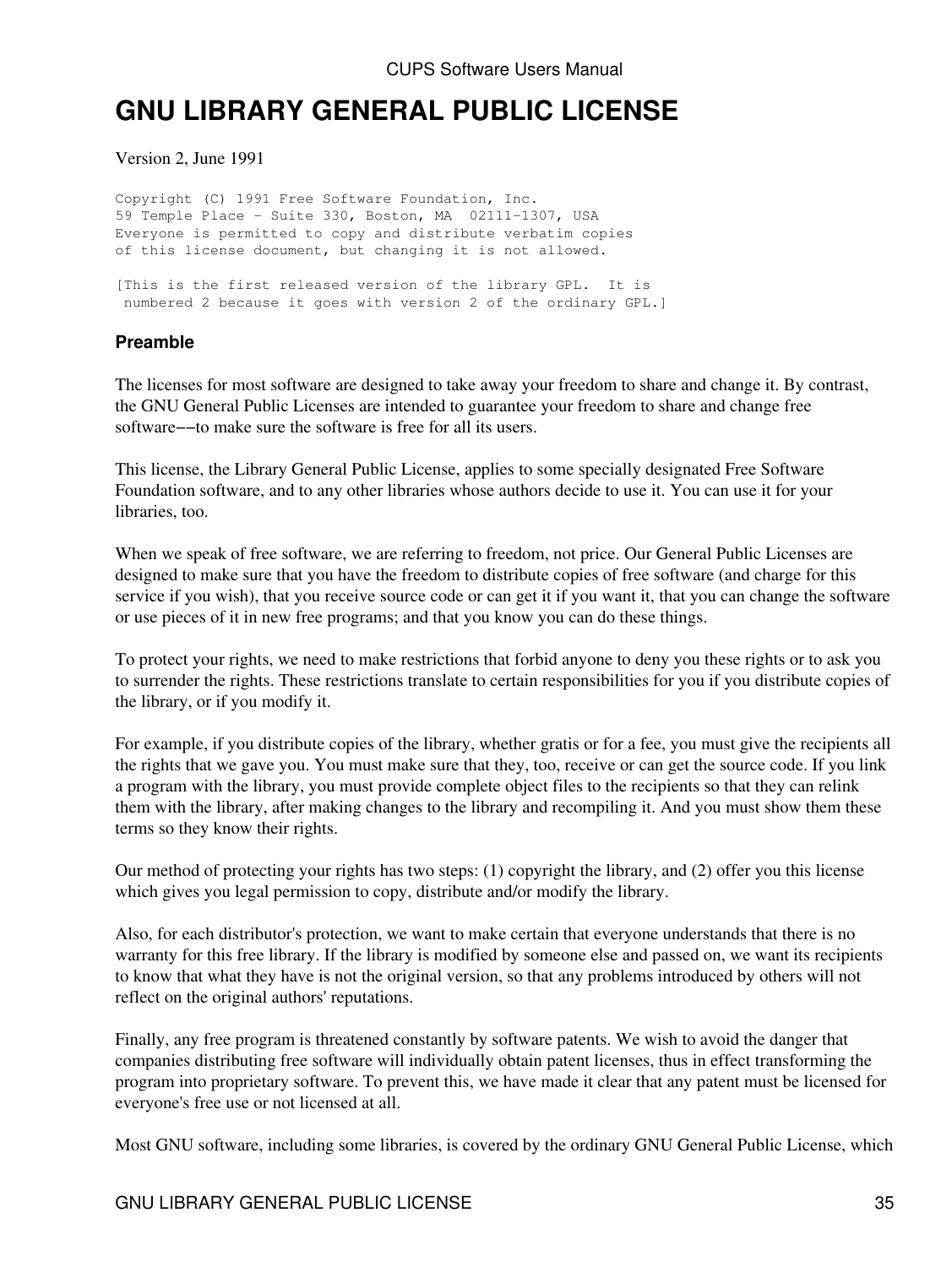was designed for utility programs. This license, the GNU Library General Public License, applies to certain designated libraries. This license is quite different from the ordinary one; be sure to read it in full, and don't assume that anything in it is the same as in the ordinary license.

The reason we have a separate public license for some libraries is that they blur the distinction we usually make between modifying or adding to a program and simply using it. Linking a program with a library, without changing the library, is in some sense simply using the library, and is analogous to running a utility program or application program. However, in a textual and legal sense, the linked executable is a combined work, a derivative of the original library, and the ordinary General Public License treats it as such.

Because of this blurred distinction, using the ordinary General Public License for libraries did not effectively promote software sharing, because most developers did not use the libraries. We concluded that weaker conditions might promote sharing better.

However, unrestricted linking of non−free programs would deprive the users of those programs of all benefit from the free status of the libraries themselves. This Library General Public License is intended to permit developers of non−free programs to use free libraries, while preserving your freedom as a user of such programs to change the free libraries that are incorporated in them. (We have not seen how to achieve this as regards changes in header files, but we have achieved it as regards changes in the actual functions of the Library.) The hope is that this will lead to faster development of free libraries.

The precise terms and conditions for copying, distribution and modification follow. Pay close attention to the difference between a "work based on the library" and a "work that uses the library". The former contains code derived from the library, while the latter only works together with the library.

Note that it is possible for a library to be covered by the ordinary General Public License rather than by this special one.

### **TERMS AND CONDITIONS FOR COPYING, DISTRIBUTION AND MODIFICATION**

*0.* This License Agreement applies to any software library which contains a notice placed by the copyright holder or other authorized party saying it may be distributed under the terms of this Library General Public License (also called "this License"). Each licensee is addressed as "you".

A "library" means a collection of software functions and/or data prepared so as to be conveniently linked with application programs (which use some of those functions and data) to form executables.

The "Library", below, refers to any such software library or work which has been distributed under these terms. A "work based on the Library" means either the Library or any derivative work under copyright law: that is to say, a work containing the Library or a portion of it, either verbatim or with modifications and/or translated straightforwardly into another language. (Hereinafter, translation is included without limitation in the term "modification".)

"Source code" for a work means the preferred form of the work for making modifications to it. For a library, complete source code means all the source code for all modules it contains, plus any associated interface definition files, plus the scripts used to control compilation and installation of the library.

Activities other than copying, distribution and modification are not covered by this License; they are outside its scope. The act of running a program using the Library is not restricted, and output from such a program is covered only if its contents constitute a work based on the Library (independent of the use of the Library in a tool for writing it). Whether that is true depends on what the Library does and what the program that uses the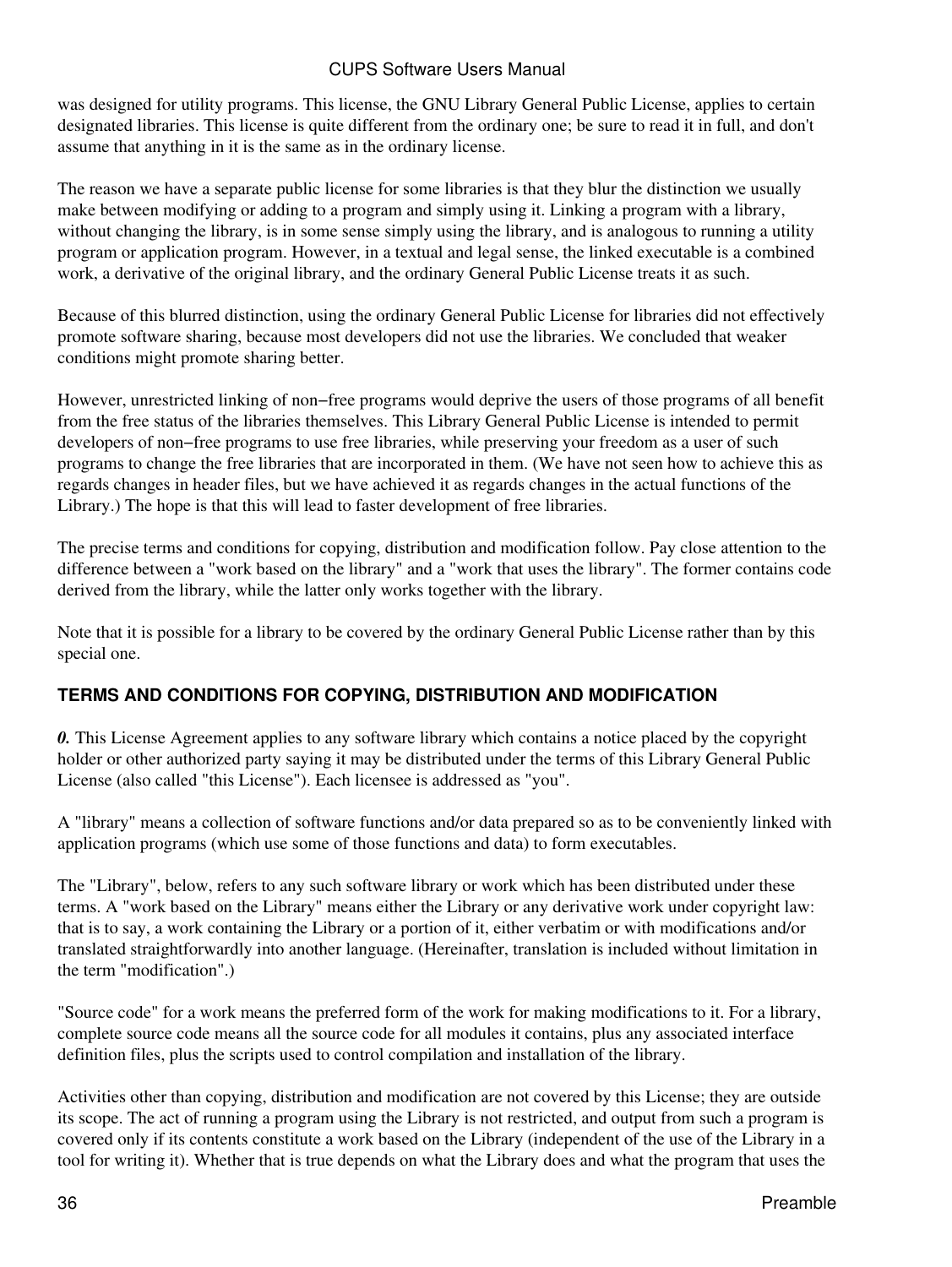#### Library does.

*1.* You may copy and distribute verbatim copies of the Library's complete source code as you receive it, in any medium, provided that you conspicuously and appropriately publish on each copy an appropriate copyright notice and disclaimer of warranty; keep intact all the notices that refer to this License and to the absence of any warranty; and distribute a copy of this License along with the Library.

You may charge a fee for the physical act of transferring a copy, and you may at your option offer warranty protection in exchange for a fee.

*2.* You may modify your copy or copies of the Library or any portion of it, thus forming a work based on the Library, and copy and distribute such modifications or work under the terms of Section 1 above, provided that you also meet all of these conditions:

- a. The modified work must itself be a software library.
- b. You must cause the files modified to carry prominent notices stating that you changed the files and the date of any change.
- c. You must cause the whole of the work to be licensed at no charge to all third parties under the terms of this License.
- d. If a facility in the modified Library refers to a function or a table of data to be supplied by an application program that uses the facility, other than as an argument passed when the facility is invoked, then you must make a good faith effort to ensure that, in the event an application does not supply such function or table, the facility still operates, and performs whatever part of its purpose remains meaningful.

(For example, a function in a library to compute square roots has a purpose that is entirely well−defined independent of the application. Therefore, Subsection 2d requires that any application−supplied function or table used by this function must be optional: if the application does not supply it, the square root function must still compute square roots.)

These requirements apply to the modified work as a whole. If identifiable sections of that work are not derived from the Library, and can be reasonably considered independent and separate works in themselves, then this License, and its terms, do not apply to those sections when you distribute them as separate works. But when you distribute the same sections as part of a whole which is a work based on the Library, the distribution of the whole must be on the terms of this License, whose permissions for other licensees extend to the entire whole, and thus to each and every part regardless of who wrote it.

Thus, it is not the intent of this section to claim rights or contest your rights to work written entirely by you; rather, the intent is to exercise the right to control the distribution of derivative or collective works based on the Library.

In addition, mere aggregation of another work not based on the Library with the Library (or with a work based on the Library) on a volume of a storage or distribution medium does not bring the other work under the scope of this License.

*3.* You may opt to apply the terms of the ordinary GNU General Public License instead of this License to a given copy of the Library. To do this, you must alter all the notices that refer to this License, so that they refer to the ordinary GNU General Public License, version 2, instead of to this License. (If a newer version than version 2 of the ordinary GNU General Public License has appeared, then you can specify that version instead if you wish.) Do not make any other change in these notices.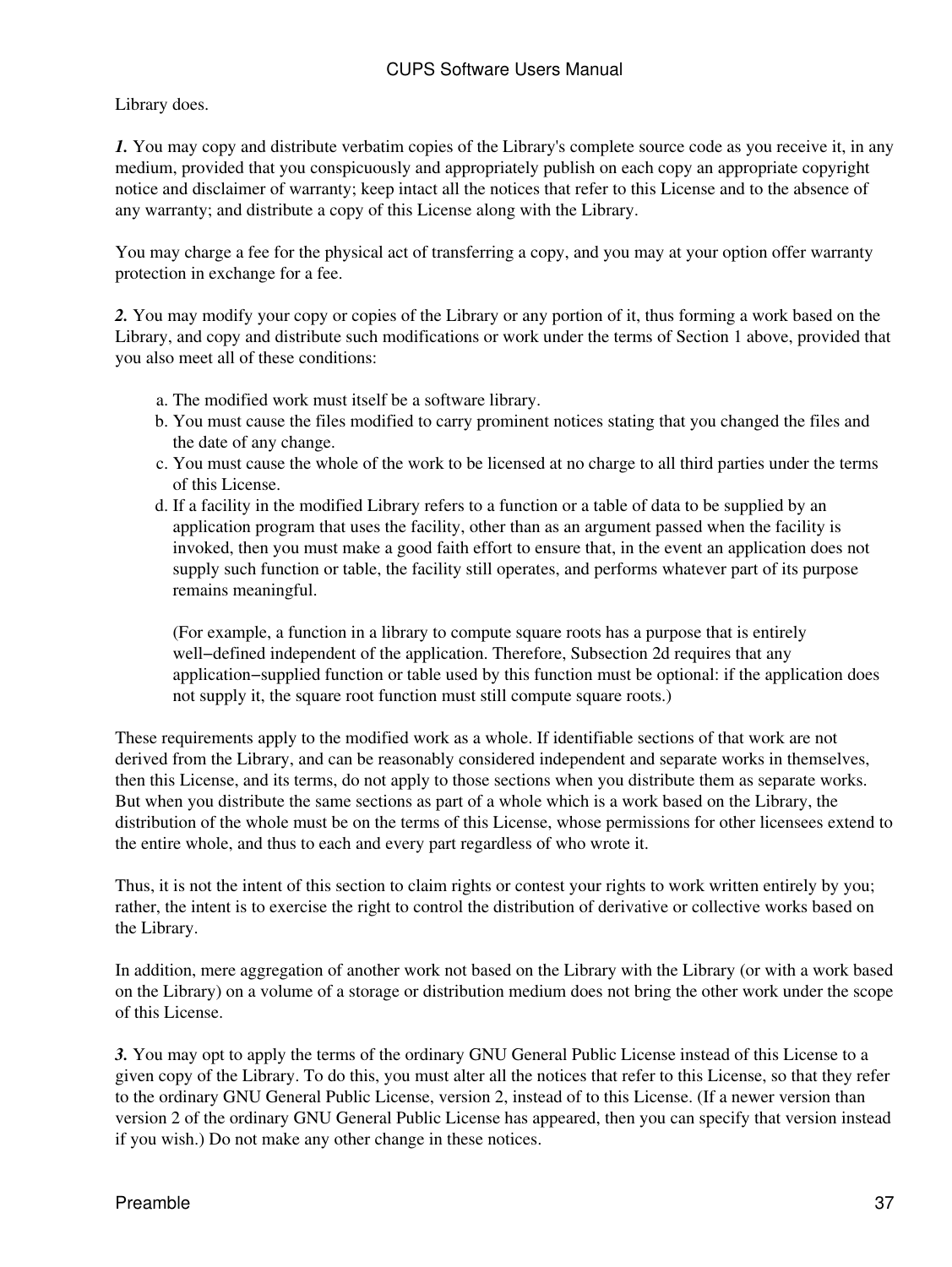Once this change is made in a given copy, it is irreversible for that copy, so the ordinary GNU General Public License applies to all subsequent copies and derivative works made from that copy.

This option is useful when you wish to copy part of the code of the Library into a program that is not a library.

*4.* You may copy and distribute the Library (or a portion or derivative of it, under Section 2) in object code or executable form under the terms of Sections 1 and 2 above provided that you accompany it with the complete corresponding machine−readable source code, which must be distributed under the terms of Sections 1 and 2 above on a medium customarily used for software interchange.

If distribution of object code is made by offering access to copy from a designated place, then offering equivalent access to copy the source code from the same place satisfies the requirement to distribute the source code, even though third parties are not compelled to copy the source along with the object code.

*5.* A program that contains no derivative of any portion of the Library, but is designed to work with the Library by being compiled or linked with it, is called a "work that uses the Library". Such a work, in isolation, is not a derivative work of the Library, and therefore falls outside the scope of this License.

However, linking a "work that uses the Library" with the Library creates an executable that is a derivative of the Library (because it contains portions of the Library), rather than a "work that uses the library". The executable is therefore covered by this License. Section 6 states terms for distribution of such executables.

When a "work that uses the Library" uses material from a header file that is part of the Library, the object code for the work may be a derivative work of the Library even though the source code is not. Whether this is true is especially significant if the work can be linked without the Library, or if the work is itself a library. The threshold for this to be true is not precisely defined by law.

If such an object file uses only numerical parameters, data structure layouts and accessors, and small macros and small inline functions (ten lines or less in length), then the use of the object file is unrestricted, regardless of whether it is legally a derivative work. (Executables containing this object code plus portions of the Library will still fall under Section 6.)

Otherwise, if the work is a derivative of the Library, you may distribute the object code for the work under the terms of Section 6. Any executables containing that work also fall under Section 6, whether or not they are linked directly with the Library itself.

*6.* As an exception to the Sections above, you may also compile or link a "work that uses the Library" with the Library to produce a work containing portions of the Library, and distribute that work under terms of your choice, provided that the terms permit modification of the work for the customer's own use and reverse engineering for debugging such modifications.

You must give prominent notice with each copy of the work that the Library is used in it and that the Library and its use are covered by this License. You must supply a copy of this License. If the work during execution displays copyright notices, you must include the copyright notice for the Library among them, as well as a reference directing the user to the copy of this License. Also, you must do one of these things:

Accompany the work with the complete corresponding machine−readable source code for the Library a. including whatever changes were used in the work (which must be distributed under Sections 1 and 2 above); and, if the work is an executable linked with the Library, with the complete machine−readable "work that uses the Library", as object code and/or source code, so that the user can modify the Library and then relink to produce a modified executable containing the modified Library. (It is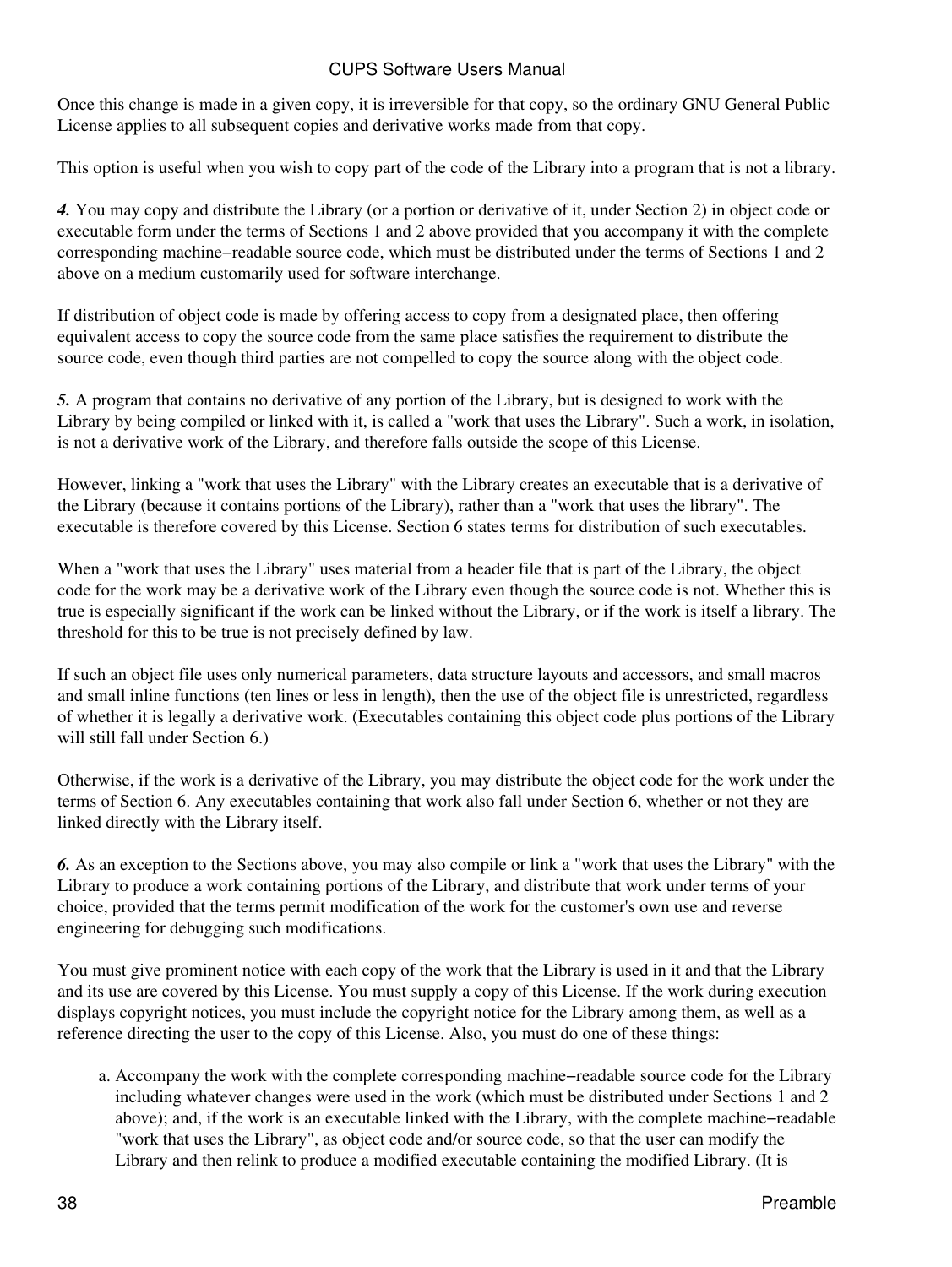understood that the user who changes the contents of definitions files in the Library will not necessarily be able to recompile the application to use the modified definitions.)

- b. Accompany the work with a written offer, valid for at least three years, to give the same user the materials specified in Subsection 6a, above, for a charge no more than the cost of performing this distribution.
- c. If distribution of the work is made by offering access to copy from a designated place, offer equivalent access to copy the above specified materials from the same place.
- d. Verify that the user has already received a copy of these materials or that you have already sent this user a copy.

For an executable, the required form of the "work that uses the Library" must include any data and utility programs needed for reproducing the executable from it. However, as a special exception, the source code distributed need not include anything that is normally distributed (in either source or binary form) with the major components (compiler, kernel, and so on) of the operating system on which the executable runs, unless that component itself accompanies the executable.

It may happen that this requirement contradicts the license restrictions of other proprietary libraries that do not normally accompany the operating system. Such a contradiction means you cannot use both them and the Library together in an executable that you distribute.

*7.* You may place library facilities that are a work based on the Library side−by−side in a single library together with other library facilities not covered by this License, and distribute such a combined library, provided that the separate distribution of the work based on the Library and of the other library facilities is otherwise permitted, and provided that you do these two things:

- a. Accompany the combined library with a copy of the same work based on the Library, uncombined with any other library facilities. This must be distributed under the terms of the Sections above.
- b. Give prominent notice with the combined library of the fact that part of it is a work based on the Library, and explaining where to find the accompanying uncombined form of the same work.

*8.* You may not copy, modify, sublicense, link with, or distribute the Library except as expressly provided under this License. Any attempt otherwise to copy, modify, sublicense, link with, or distribute the Library is void, and will automatically terminate your rights under this License. However, parties who have received copies, or rights, from you under this License will not have their licenses terminated so long as such parties remain in full compliance.

*9.* You are not required to accept this License, since you have not signed it. However, nothing else grants you permission to modify or distribute the Library or its derivative works. These actions are prohibited by law if you do not accept this License. Therefore, by modifying or distributing the Library (or any work based on the Library), you indicate your acceptance of this License to do so, and all its terms and conditions for copying, distributing or modifying the Library or works based on it.

*10.* Each time you redistribute the Library (or any work based on the Library), the recipient automatically receives a license from the original licensor to copy, distribute, link with or modify the Library subject to these terms and conditions. You may not impose any further restrictions on the recipients' exercise of the rights granted herein. You are not responsible for enforcing compliance by third parties to this License.

*11.* If, as a consequence of a court judgment or allegation of patent infringement or for any other reason (not limited to patent issues), conditions are imposed on you (whether by court order, agreement or otherwise) that contradict the conditions of this License, they do not excuse you from the conditions of this License. If you cannot distribute so as to satisfy simultaneously your obligations under this License and any other pertinent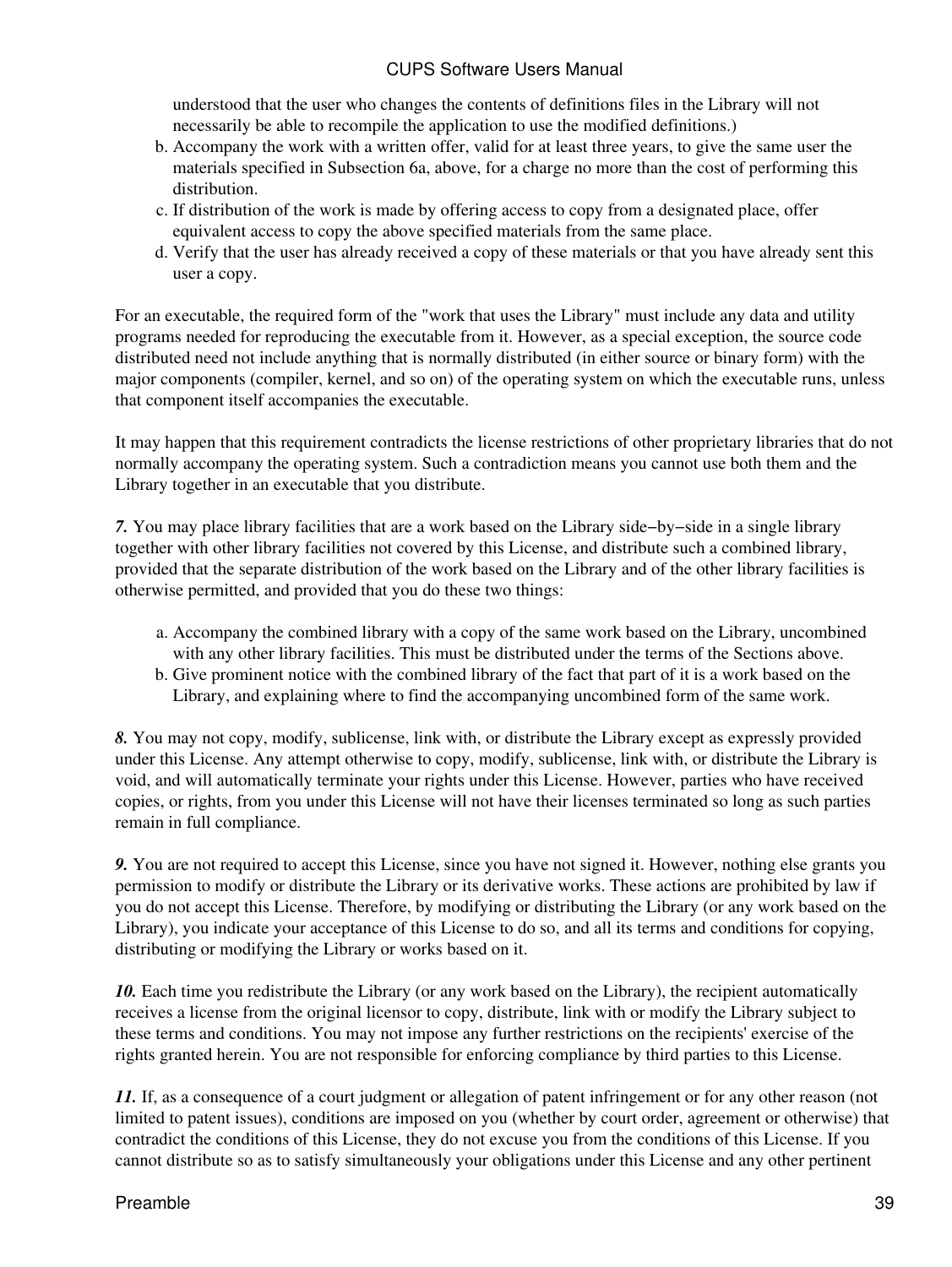obligations, then as a consequence you may not distribute the Library at all. For example, if a patent license would not permit royalty−free redistribution of the Library by all those who receive copies directly or indirectly through you, then the only way you could satisfy both it and this License would be to refrain entirely from distribution of the Library.

If any portion of this section is held invalid or unenforceable under any particular circumstance, the balance of the section is intended to apply, and the section as a whole is intended to apply in other circumstances.

It is not the purpose of this section to induce you to infringe any patents or other property right claims or to contest validity of any such claims; this section has the sole purpose of protecting the integrity of the free software distribution system which is implemented by public license practices. Many people have made generous contributions to the wide range of software distributed through that system in reliance on consistent application of that system; it is up to the author/donor to decide if he or she is willing to distribute software through any other system and a licensee cannot impose that choice.

This section is intended to make thoroughly clear what is believed to be a consequence of the rest of this License.

*12.* If the distribution and/or use of the Library is restricted in certain countries either by patents or by copyrighted interfaces, the original copyright holder who places the Library under this License may add an explicit geographical distribution limitation excluding those countries, so that distribution is permitted only in or among countries not thus excluded. In such case, this License incorporates the limitation as if written in the body of this License.

*13.* The Free Software Foundation may publish revised and/or new versions of the Library General Public License from time to time. Such new versions will be similar in spirit to the present version, but may differ in detail to address new problems or concerns.

Each version is given a distinguishing version number. If the Library specifies a version number of this License which applies to it and "any later version", you have the option of following the terms and conditions either of that version or of any later version published by the Free Software Foundation. If the Library does not specify a license version number, you may choose any version ever published by the Free Software Foundation.

*14.* If you wish to incorporate parts of the Library into other free programs whose distribution conditions are incompatible with these, write to the author to ask for permission. For software which is copyrighted by the Free Software Foundation, write to the Free Software Foundation; we sometimes make exceptions for this. Our decision will be guided by the two goals of preserving the free status of all derivatives of our free software and of promoting the sharing and reuse of software generally.

#### *NO WARRANTY*

*15.* BECAUSE THE LIBRARY IS LICENSED FREE OF CHARGE, THERE IS NO WARRANTY FOR THE LIBRARY, TO THE EXTENT PERMITTED BY APPLICABLE LAW. EXCEPT WHEN OTHERWISE STATED IN WRITING THE COPYRIGHT HOLDERS AND/OR OTHER PARTIES PROVIDE THE LIBRARY "AS IS" WITHOUT WARRANTY OF ANY KIND, EITHER EXPRESSED OR IMPLIED, INCLUDING, BUT NOT LIMITED TO, THE IMPLIED WARRANTIES OF MERCHANTABILITY AND FITNESS FOR A PARTICULAR PURPOSE. THE ENTIRE RISK AS TO THE QUALITY AND PERFORMANCE OF THE LIBRARY IS WITH YOU. SHOULD THE LIBRARY PROVE DEFECTIVE, YOU ASSUME THE COST OF ALL NECESSARY SERVICING, REPAIR OR CORRECTION.